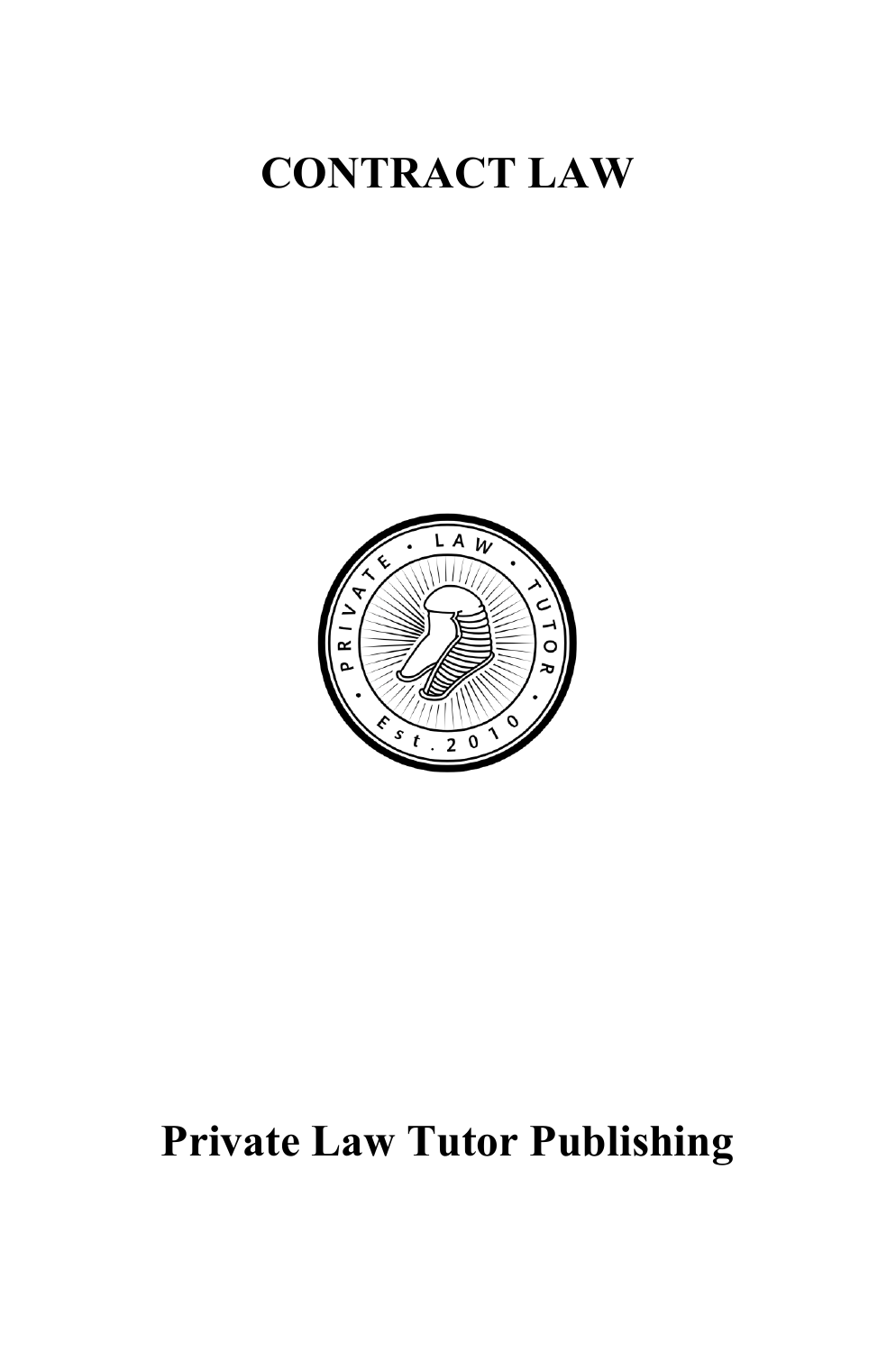# **Foreword**

Thank you for buying this book. The problem that I encountered when studying law is: knowing everything. There is so much to read and so little time to do it. If you skip some material, or a case you are none the wiser. So throughout my years teaching law I have devised a system and I am going to share this with you.

You may have encountered different methods or formulas to help when advising a client in a mock scenario. One of example is the *IRAC* method or another is *Celo*. These are well documented and you can read about these. I never used them, because I had a method in my head that worked. It was not until I started teaching that I spoke about it. I call my method the "Fact Law Sandwich". Let me explain. If you are asked to advise a party as to their legal rights this is how you present it:

#### FACTS GENERAL PRINCIPLE LAW APPLY TO FACTS

In **Fact:** simply state what you have been told, this why you can never be accused of not considering the facts. In **General principle:** you simply state what the general rule of the relevant issue is. You express it as if you are speaking to a child who has no knowledge of law. In **Law**: you state "using the authority of…..and you go on to state which statute or case helps prove your point. Lastly in **Apply to Facts**: you apply the reasoning of the case to your factual scenario. Your advice will sound and look structured and professional. The reason it is called the "Fact Law Sandwich", is because the advice contains two outer layers of facts that sandwich the principle and law in the middle.

This book is written to provide the student with a good knowledge of the most important cases on their study. It is written in a way to facilitate the Fact Law Sandwich method. I provide the general principle, the name of the case with full citation, the facts, the Ratio (the thing the lecturers say you always need to use), and application i.e. how the case should be applied. No other book provides this information at your fingertips. I hope you enjoy using it.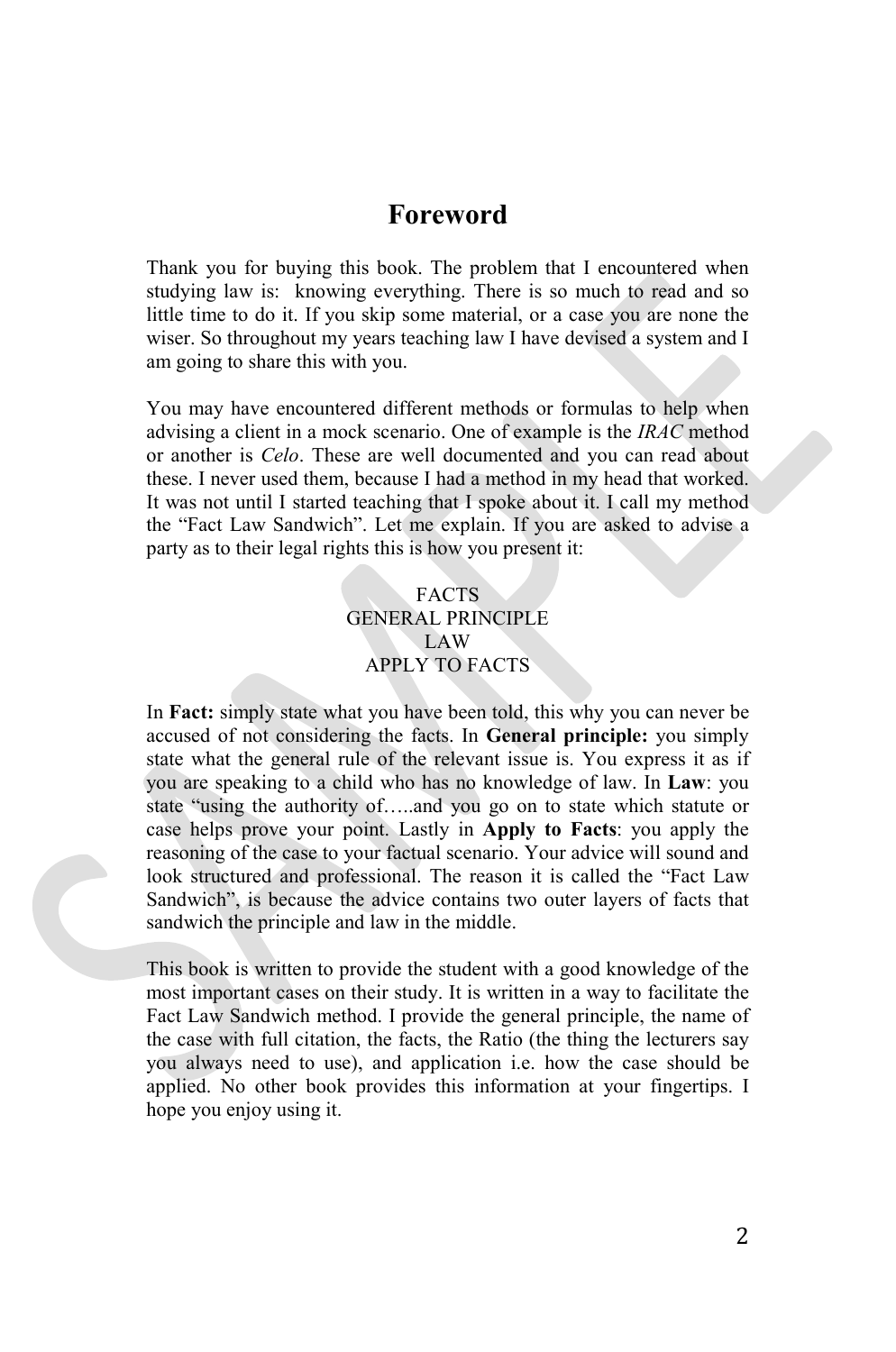#### **CONTRACT LAW**

Private Law Tutor Publishing

**Chapter 1 - Introduction/Overview**

**Chapter 2 - Offer**

**Chapter 3 - Acceptance/Revocation**

**Chapter 4 - Consideration** 

**Chapter 5 – Duress**

**Chapter 6 – Promissory Estoppel**

**Chapter 7 - Intention to Create Legal Relations** 

**Chapter 8 - Privity of Contract** 

**Chapter 9 - Terms of the Contract**

**Chapter 10 - Exemption Clauses**

**Chapter 11 – Misrepresentation**

**Chapter 12 - Mistake** 

**Chapter 13 - Frustration**

**Chapter 14 - Remedies**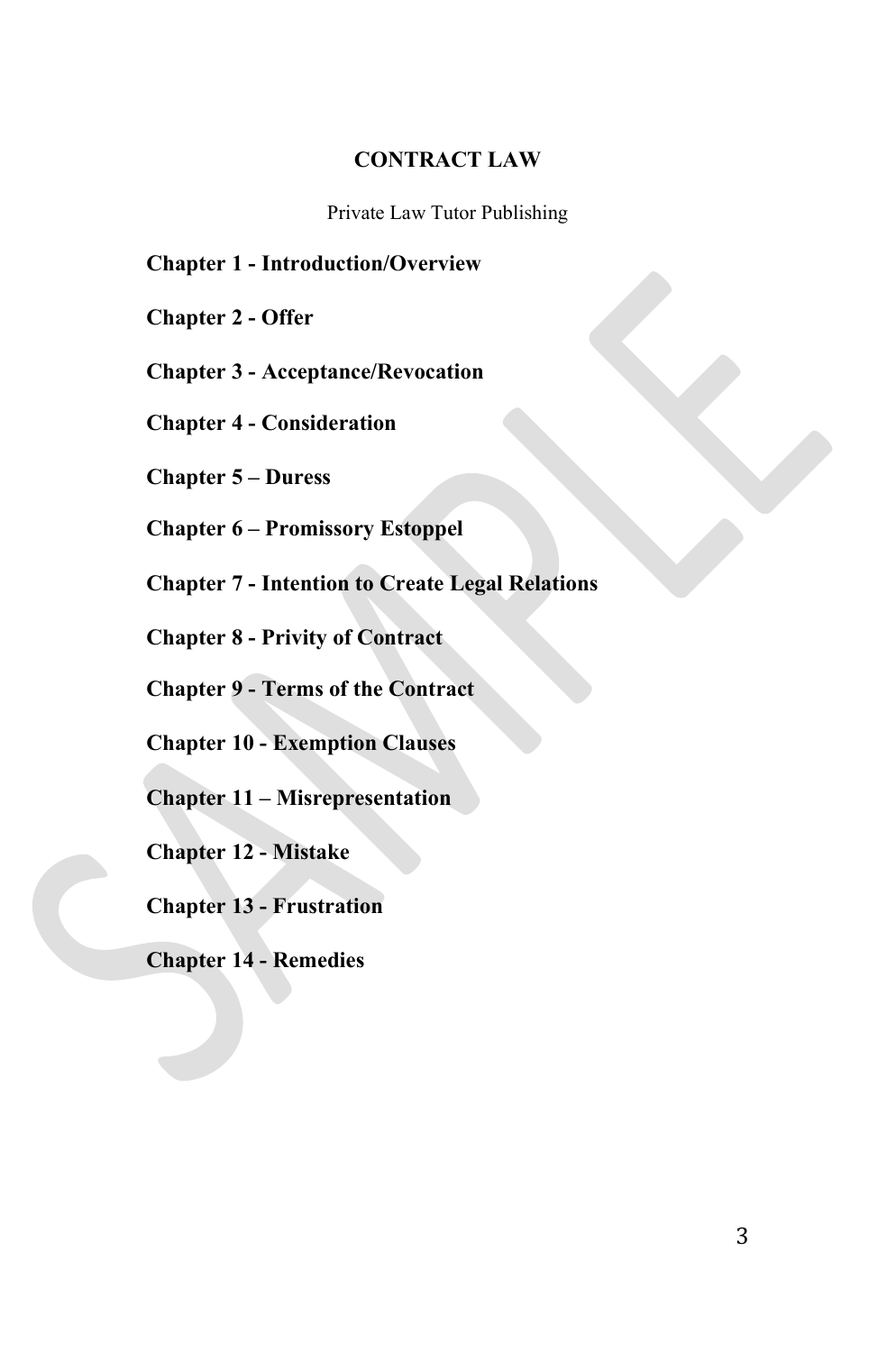# **Welcome/Introduction/Overview**

This book provides you with basic information as a basis for you to form your own critical opinions on this area of law. Once you have mastered the basics, you will be inspired to question contract principles in your essays and apply them in mock client advisory scenarios. Again, for your convenience, we have published a book with examples of how to answer such questions and how to apply your knowledge as effectively as possible to help you get the best possible marks.

This aid is a fully-fledged source of basic information, which tries to give the student comprehensive understanding for this module. However, it is recommended that you compliment it with the further reading suggestions provided at the end of each topic, as well as read the cases themselves for more in-depth information. This book provides an analysis of the basic principles of modern Contract Law. The following is a summary of the Book content:

- An introduction to the Law of Contract;
- How contracts are formed:
- What goes into a contract: Its content;
- The means of obtaining remedies when there is a breach of contract;

The aim of this Book is to:

- Provide an introduction to anyone studying or interested in studying Law to the key principles and concepts that exist in the Law of Contract*.*
- To provide a framework to consider Contract Law within the context of examinations.
- Provide a detailed learning resource in order for legal written examination skills to be developed.
- Facilitate the development of written and critical thinking skills.
- Promote the practice of problem solving skills.
- To establish a platform for students to gain a solid understanding of the basic principles and concepts of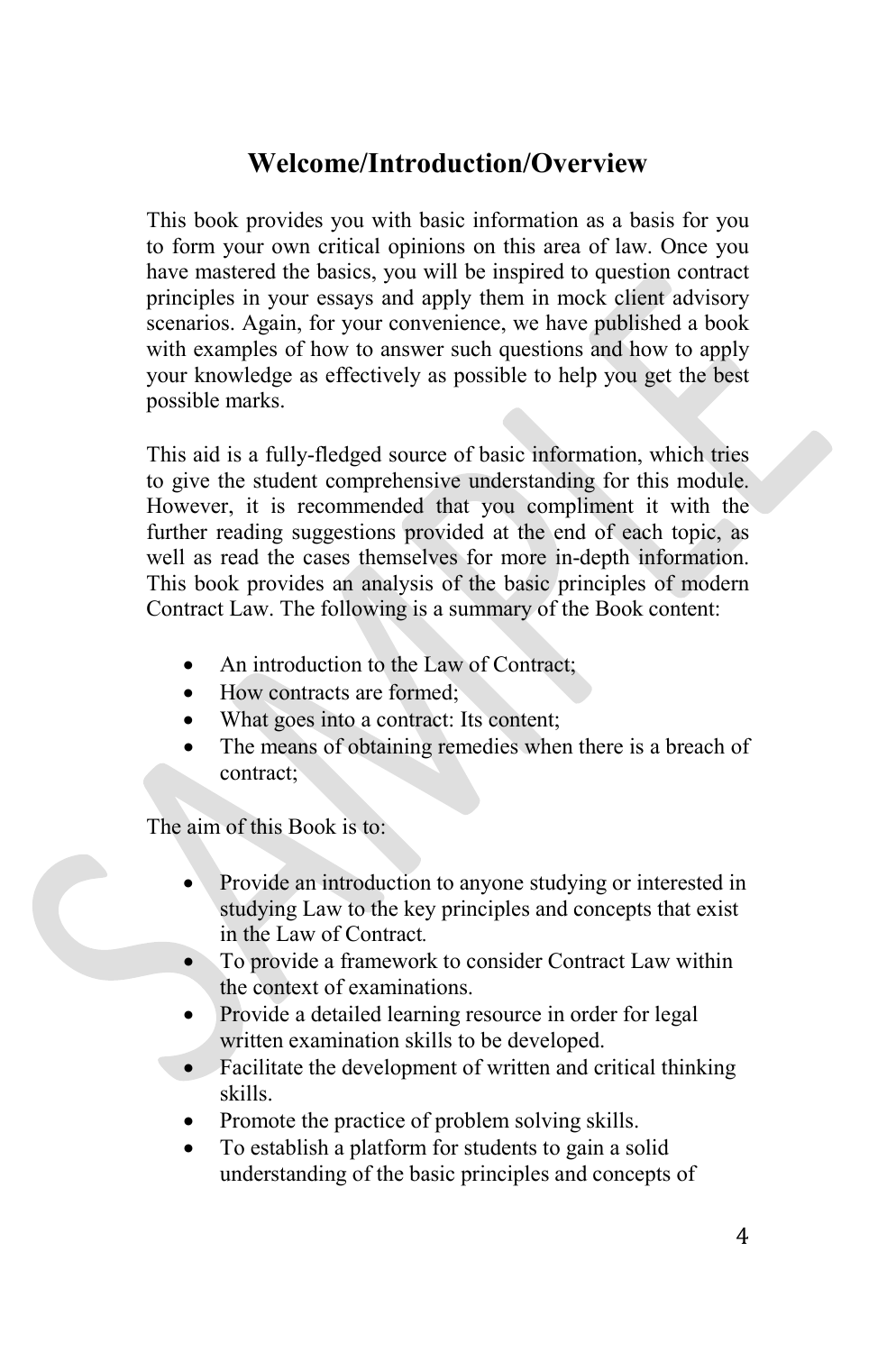Contract Law, this can then be expanded upon through confident independent learning.

Through this Book, students will be able to demonstrate the ability to:

- Demonstrate an awareness of the core principles of Contract Law.
- Critically assess challenging mock factual scenarios and be able to pick out legal issues in the various areas of Contract Law.
- Apply their knowledge when writing a formal assessment.
- Present a reasoned argument and make a judgment on competing viewpoints.
- Make use of technical legalistic vocabulary in the appropriate manner.
- Be responsible for their learning process and work in an adaptable and flexible way.

# **Studying Contract Law**

Contract is one of the seven core subjects that the Law Society and the Bar Council deem essential in a qualifying law degree. Therefore, it is vital that a student successfully pass this subject to become a lawyer. Additionally, a knowledge and understanding of contractual principles is needed in order to study other law subjects such as company, employment, international trade, commercial, or even family law. The primary method by which your understanding of the law of contract will develop is by understanding how to solve problem questions. You will also be given essay questions in your examinations. The methods by which these types of question should be approached are somewhat different.

# **Tackling Problems and Essay Questions**

There are various ways of approaching problem questions and essay questions. We have provided students with an in-depth analysis with suggested questions and answers at the end of each chapter.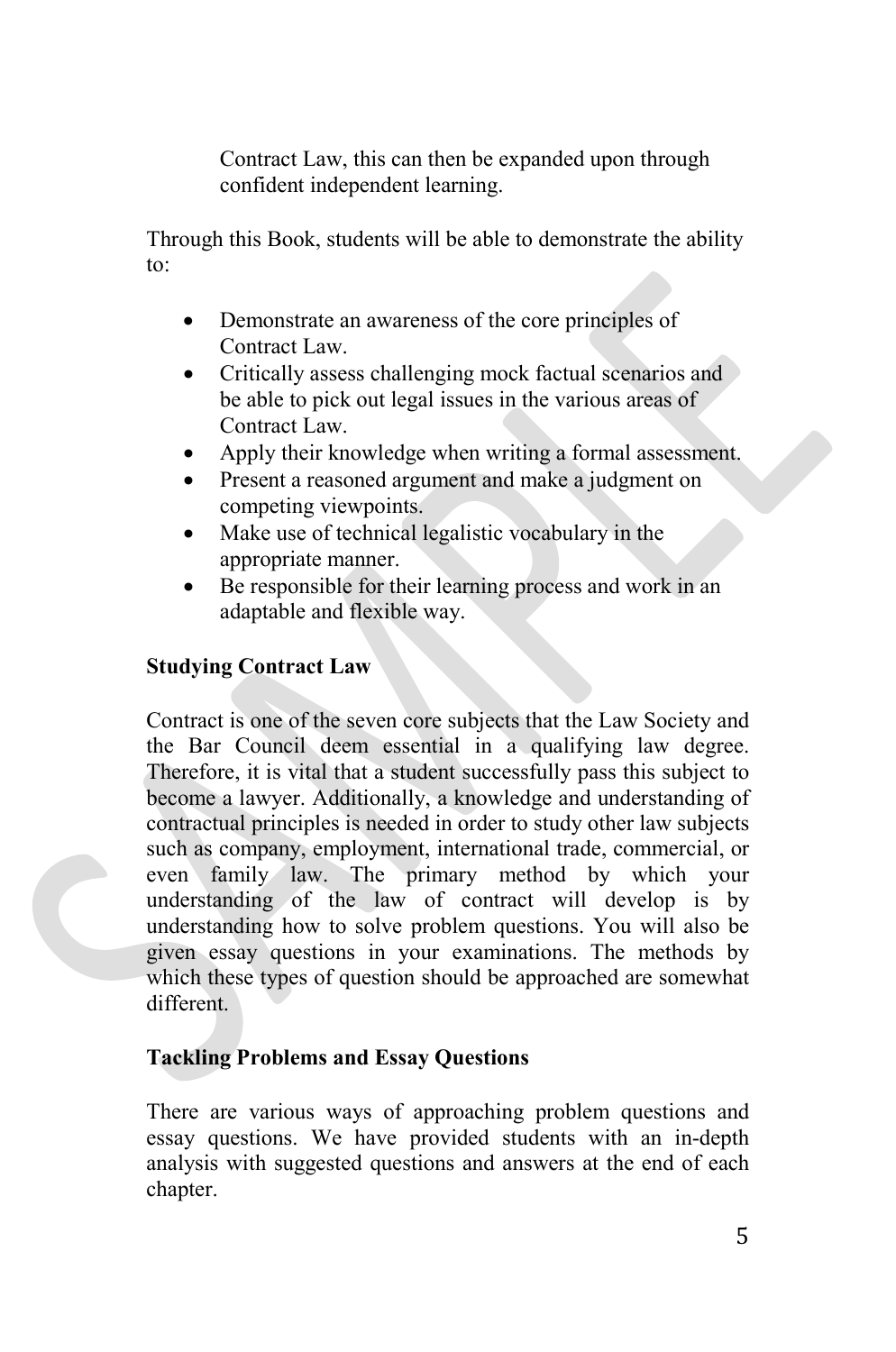# **Chapter 1 - Introduction to Contract law**

# **The General Ideology**

The origins of the principle of a 'contract' can be traced back to the Middle Ages. Much of modern contract law developed in the nineteenth century alongside economics, and played a large part in the Industrial Revolution. Contract Law has an extremely broad application in practice, from consumer transactions in shops and online, to the commercial sale of goods in business and the supply of individual's services and skills. It also includes distribution of goods, franchising products, licensing, intellectual property trade and ownership, finance, security, and even employment, as contracts are essential ingredients in this type of formal relationship. A good understanding of Contract Law is fundamental for all of these many areas of law, because each of them is linked to Contract Law's basic and general principles. This can also be said for many other types of commercial transactions. Many contract disputes are often left to be resolved by law firms, but can also be settled outside of court due to, as you will learn, what the contracts themselves provide in terms of protection.

When reading the easily laid out chapters and sections in this application, you will learn that many modern business transactions are difficult to join with some well-established principles of Contract Law. This is a common thing when you reach the more advanced contract work in practice, where the impetus is mainly directed towards drafting contracts in order to avoid the application of the law. On the other side of the coin, there is equally strong impetus to test and push the boundaries of the existing laws. This is, for the most part, the case in transactions applicable to the Sale of Goods. It is noteworthy to reflect on the words on Professor Mckendrick (2008) here, who has suggested: *"My own view is that we are moving slowly in the direction of a law of contracts [not contract] as the 'general principles' decline in importance."* Despite this, there will always be general principles to guide the courts and upcoming lawyers, such as yourself, when tackling contract disputes.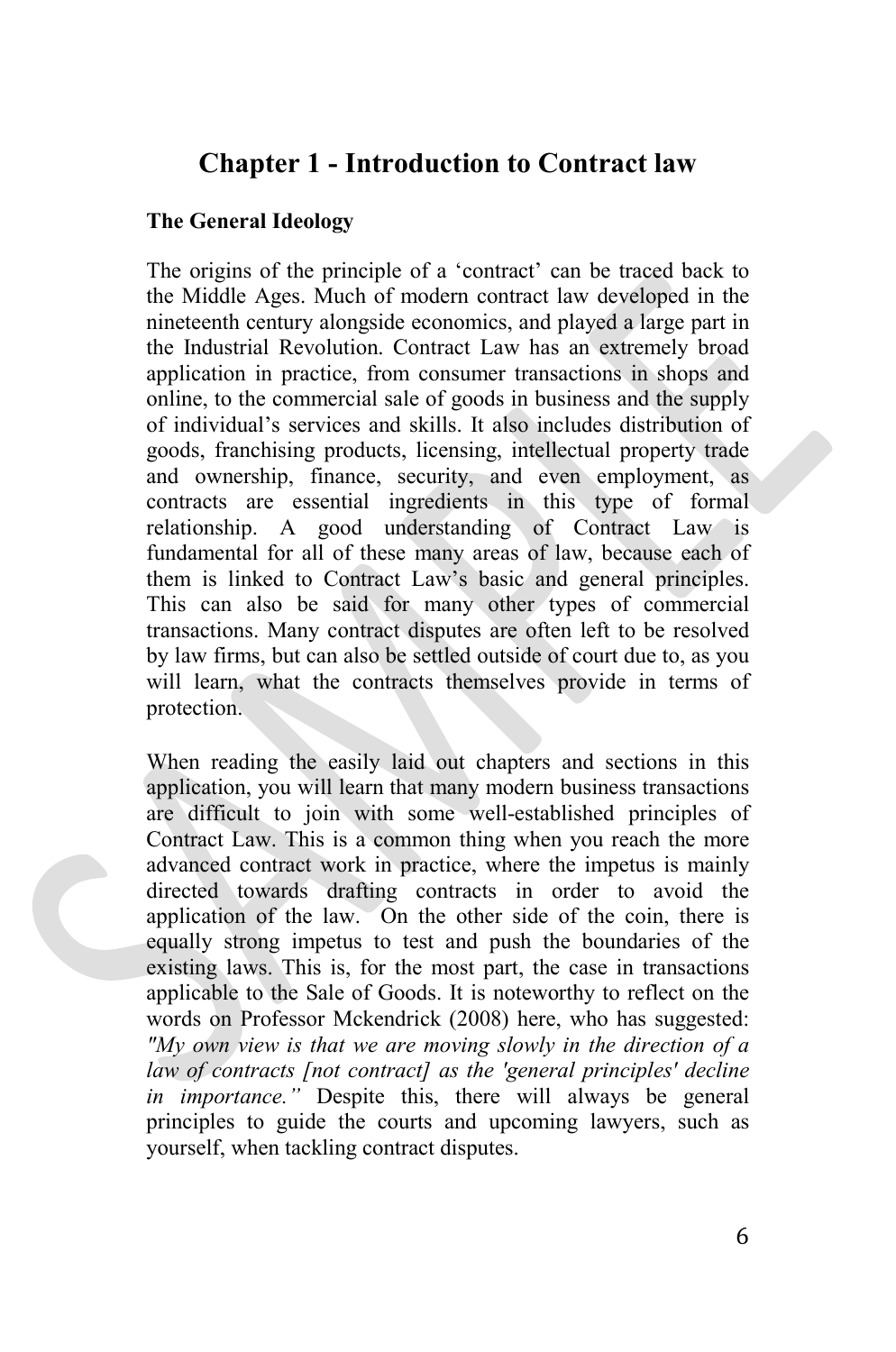#### **Sources of the Law of Contract**

As we have established above, Contract Law is a broad subject with many specific applications into different areas of law and aspects of our daily personal and professional lives. We also saw that its origins are in the Middle Ages, with principles largely influenced by judge's decisions in cases at the time. It was, and still is, mainly a common law subject. This means that its rules and principles have been expressed and established by the judiciary when they make judgments in real life cases. The main period of development of the common Law of Contract was in the nineteenth century, which, as a period of considerable commercial and industrial expansion, saw an increasing number of contract disputes brought before the courts.

An overriding principle generally followed by the courts at this time was that of freedom of contract, which states that parties of full capacity (i.e. not children or the mentally infirm) should be free to make whatever agreements they wish so long as they were not for an illegal purpose and subject only to remedies for recognised unfairness, such as misrepresentation or duress. An outcome of the principle of freedom of contract was the principle of sanctity of contract, namely that contracts freely entered into by people with full rational capacity ought to be enforced by the courts.

# **The Application of These Principles in Contract Law**

The freedom and sanctity of contract principles was expressed by Sir George Jessel in **Printing and Numerical Registering Co v Sampson** (1875):

*"... if there is one thing more than another that public policy requires, it is that men of full age and competent understanding shall have the utmost liberty in contracting, and that their contracts, when entered into freely and voluntarily, shall be held sacred and shall be enforced by Courts of Justice."*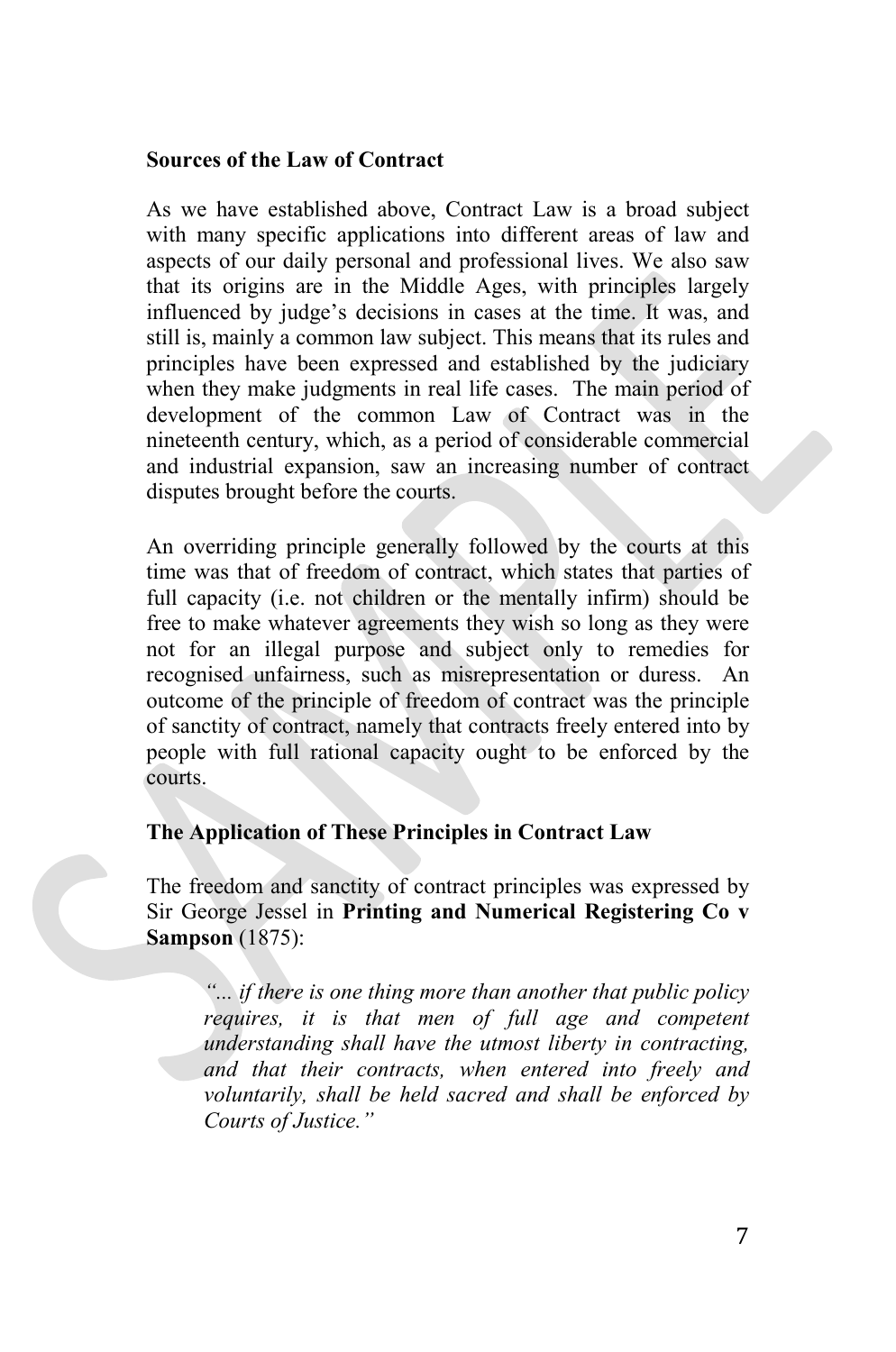This expression simply means that any competent and reasonable person has complete choice and mastery over how they enter and conclude their contracts. However, towards the end of the nineteenth century and throughout the twentieth century, there were an increasing number of Acts of Parliament that addressed the principle of freedom of contract. This was because it was increasingly recognised during this period that pure laissez-faire (do it yourself) application of the principle of freedom of contract often led to injustice. As a result of gross inequality of bargaining power between large companies on the one hand, and either consumers or employees on the other, freedom of contract could be abused; for example, in standard form contracts (template agreements) or through the wide use of exemption clauses (a term in a contract that seeks to restrict the rights of the parties to the contract).

# **The current position**

A contract is an agreement that is binding and legally enforceable. This kind of agreement is the most frequently used kind of legal dealing and happens in nearly every case where something is sold or purchased, from selling a multi-million pound yacht to buying a lunchtime snack from your local supermarket. Some other examples of contracts include contracts for the sale of goods, sale of land, contracts of employment, contracts of hire, and contracts for the provision of services. Contracts can be made in writing, may be oral (spoken), or may be identified by someone's actions. Most contracts have two parties, but there can be more. However, not every agreement will amount to a contract that can be enforced by law. Some social arrangements between people or contracts that offend public decency (i.e. I will pay you to expose yourself in Lincoln's Inn) and public policy, or those that involve criminal acts, are all examples of contracts that a court would not be willing to consider binding, and are therefore unenforceable.

# **Different Ideologies of Contract Law**

With the development of a free market in a globalised world based on the division of work, this capitalistic  $21<sup>st</sup>$  century society required a flexible legal method of protecting the exchange of goods and services. Many legal practitioners decided to respond to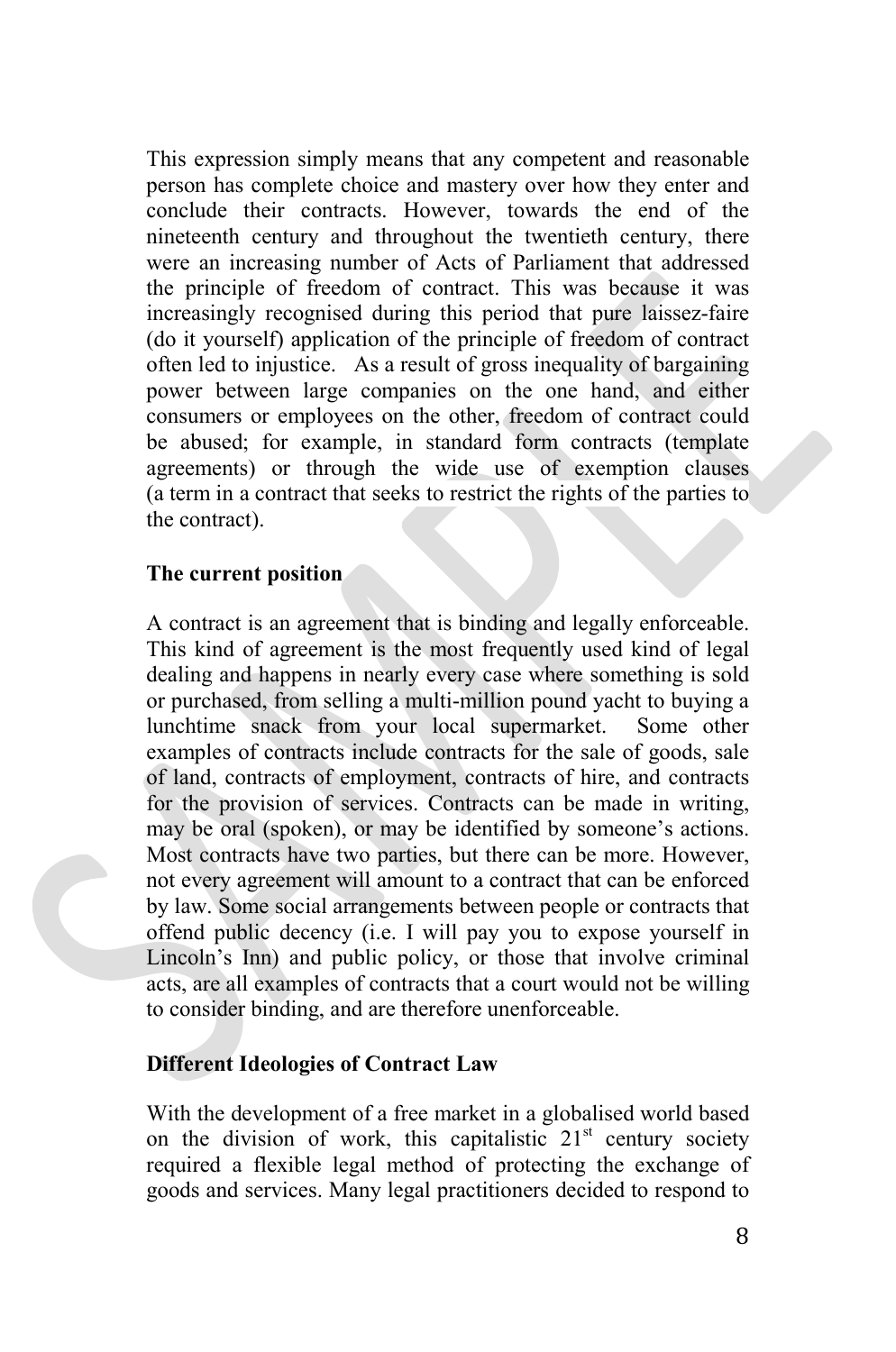this pressing social need from the beginning of the  $20<sup>th</sup>$  Century. They transformed "Contract Law" from the unwieldy and complicated system it was since the sixteenth century into an instrument of virtually unlimited usefulness and applicability. Contract, therefore, became the crucial tool of the modern businessman, allowing him to go about his business in a rational way. Rational behaviour within the setting of modern society is only possible if agreements can be respected. The contract is, however, a tool that everyone can and does use in their everyday lives. For instance, when you buy a mobile phone, you are often receiving it for seemingly nothing on the condition that you pay a specific fee for your chosen telephone service for a certain period of time. In doing this, you are both exercising your own right to freedom of contract, in that you pick which tariff you use, and the sanctity doctrine, in that you expect that service to be maintained for a certain period in exchange for the money you provide the service provider in return.

# **The Market Principle**

This principle promotes individualism and is a place for competitive exchange of goods and services. The functions of a contract are to facilitate competition as well as exchange**.** This ensures bargains must be kept subject to fraud, mistake coercion and so on, because it places emphasis on a duty to honour the agreement and not to behave in a way that will have a negative impact on the other party's interest in the agreement. These include means such as misrepresentation and non-disclosure of information. A contract's security gets recognised in one of the doctrines of law; that is the objective (factual) approach to contract intention. It also accommodates subjective (a subject's personal perspective, rather than that taken from an independent, objective angle) mistakes and third party purchasers. In order to protect an innocent party in the marketplace, Contract Law epitomises that people's expectations measure in damages, as a realistic deterrent for the non-performance of an obligation by any of the contracting parties. The ground rules of contract, therefore, should be clear, with clearly defined penalties. This will, as a result, avoid market inconvenience. This is an underlying principle of Contract Law. It is to comply with creating a level playing field for competition,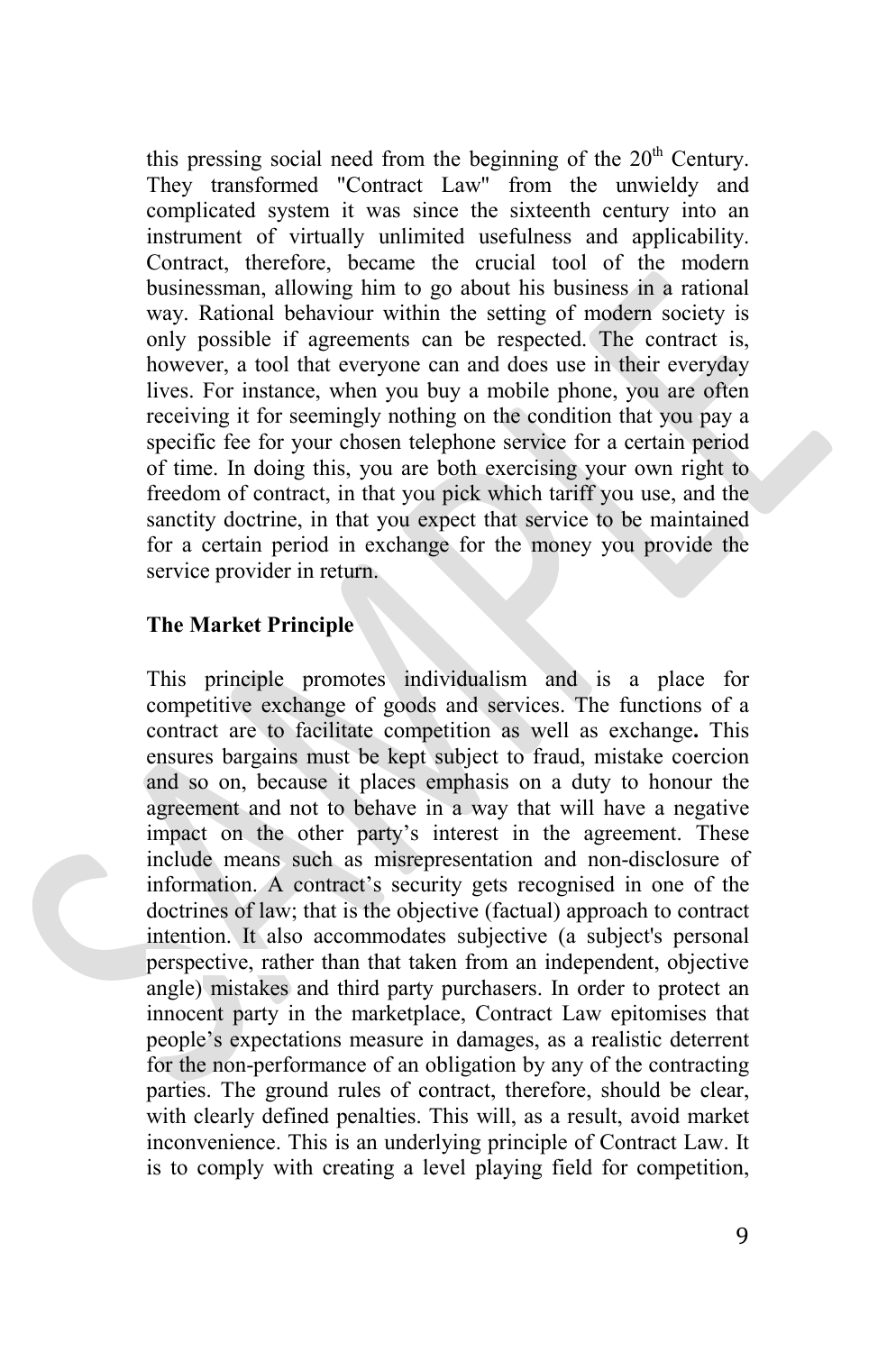with no one being placed at a disadvantage at the expense of another taking advantage and benefiting from that profit. English Contract Law holds that it is paramount for a person to be able to achieve his/her goals, but not at the expense of another trying to achieve his/hers.

# **The Individualistic Ideology of Contract Law**

Judges tend to not intervene with respect to contracts. Any potential party to a contract should enter the market using their own independent reasoning, in order to determine which bargains most potentially benefit them, strike them, and stick to them. The formal names that govern this behaviour are the doctrines of:

- 1) Freedom of contract
- 2) Sanctity

This freedom permits parties to freely choose others as consensual contractual partners. They need to be free to formulate and decide upon their own terms, as arguably no single definitive framework can possibly accommodate the unique distinctions of people's characters that form what they want to see in a contract and how they want to benefit from it.

However, the development of many large corporate enterprises in both the public and private sectors has made it impossible for the weaker party to actually exercise freedoms, because of the pressure to forge an agreement with big companies. Therefore, a party could be held to the will of these more economically powerful contracting parties, as opposed to exercising their right to an equal tender on a level playing field. The sanctity of contract is also explicit in that parties should be treated as masters of their own bargains. Those entering into contracts should be able to maintain assurance that the terms of that agreement will be followed without breach, or a way in which the other party can exploit them to gain more than the original terms stated.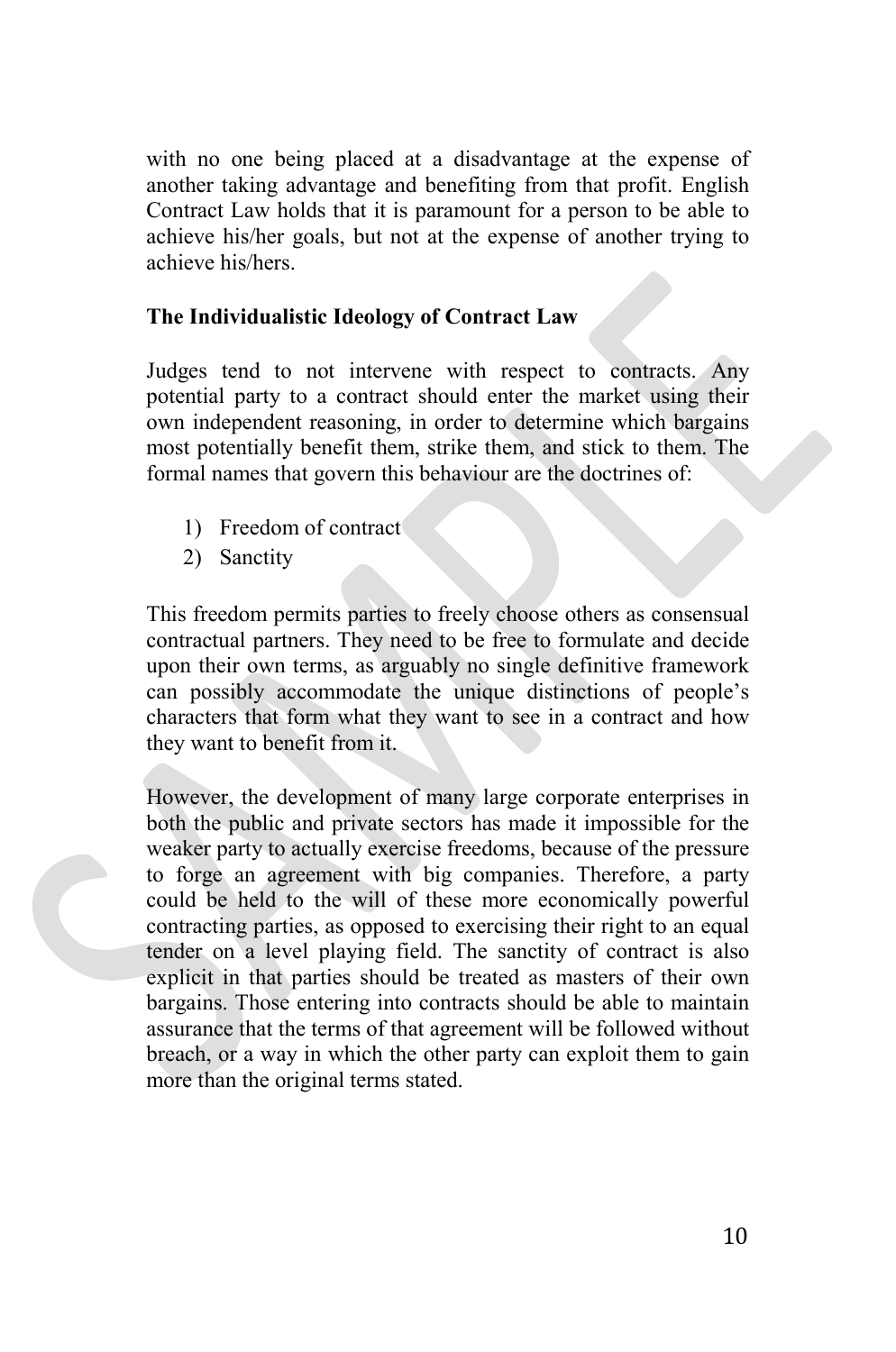# **Consumer Welfare Principles**

Consumer Welfare principles presuppose that consumer contracts must be regulated closely and commercial contracts, although competitive, must be subjected to far more regulation than market individualism. There are four main principles to consider:

- 1) **Principle of Constancy:** A person should not encourage another to act in a certain way or form a specific expectation and then act inconsistently with the encouragement.
- 2) **Proportionality:** Remedies subject to the seriousness of the breach.
- 3) **Principle of Bad faith:** A party citing a good legal principle in an attempt to exploit another consumer should not be allowed to exercise it. No man should be able to profit from his wrongdoing.
- 4) **The Principle of Exploitation:** A stronger party should be prohibited from exploiting the apparent weakness of another party's bargaining situation and parties should be taken to have a relationship that will not lead to one exploiting the other.

# **The Nature of Agreement: The Objective Approach to Contract**

Agreement occurs when one person makes an offer that is accepted by the other person. Provided consideration and intention to create legal relations are also present, there is a contract.

*"A contract is an agreement giving rise to obligations which are enforced or recognised by law. The factor that distinguishes contractual from other legal obligations is that they are based on the agreement of the contracting parties. This proposition remains generally true, even though it is subject to a number of important qualifications."* (Treitel: 13th Revised Edition 2011) Chapter 1 – 1- 001.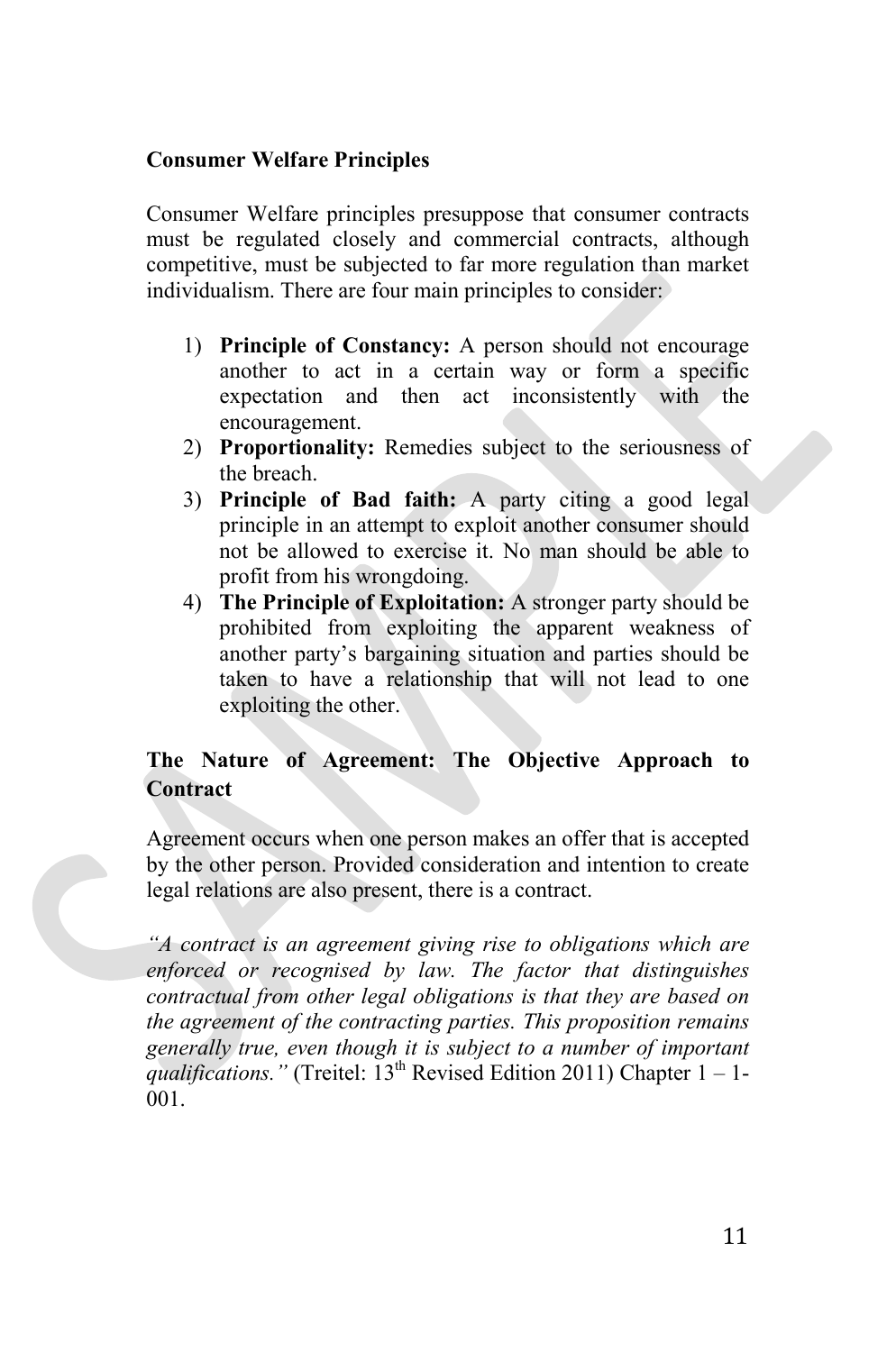However, the law applies an objective test rather than a subjective one - if there appears to be an agreement and one person believes there to be one, the other person will not be allowed to say there is not one. There are two exceptions to this. The court will look at the subjective reality, rather than the objective appearance, of agreement if:

1) One party knows that the other party has made a mistake in the terms of agreement - **Hartog v Colin and Shields** [1939] 3 All ER 566

# **Hartog v Colin and Shields** [1939] 3 All ER 566

**Facts:** The defendants, Colin and Shields, sold animal hides. Hartog was a furrier (someone who sells fur products). Colin and Shields talked about selling Hartog 30,000 skins taken from Argentinian hares at "10d per skin" (equivalent to £1,250 today). As they were writing up their final offer, Colin and Shields accidentally wrote "30,000 skins at 10d per lb". It was common knowledge in the industry that the skins of hares weigh, on average, 5oz. The final offer amounted to a third of the price originally talked about and verbally agreed to. Hartog attempted to make Shields and Colin honour this offer, which was extremely favourable for him.

**Ratio: The Court held that the claimant must have realised the defendants' mistake. Since this mistake related to a term of the contract, the contract became null and void.** 

**Application:** Hartog v Colin and Shields has gradually evolved into a very important precedent (something binding on all courts to apply in practice in future cases). This is especially true in modern society, where much of our shopping is now done on the internet. This is because many online businesses accidentally misprint the prices for their products. A lot of these websites use computer servers to automatically process customer details and payments that they make at the time, thereby creating the contract. All this can happen before the actual company owners find out that there have been misprints on their websites and, as such, the automated systems are selling products far below their actual value. For example, an online computer products retailer such as Amazon™ could advertise a tablet PC, which normally costs £300, for £30 or perhaps even £3. Any company that retails on the high street or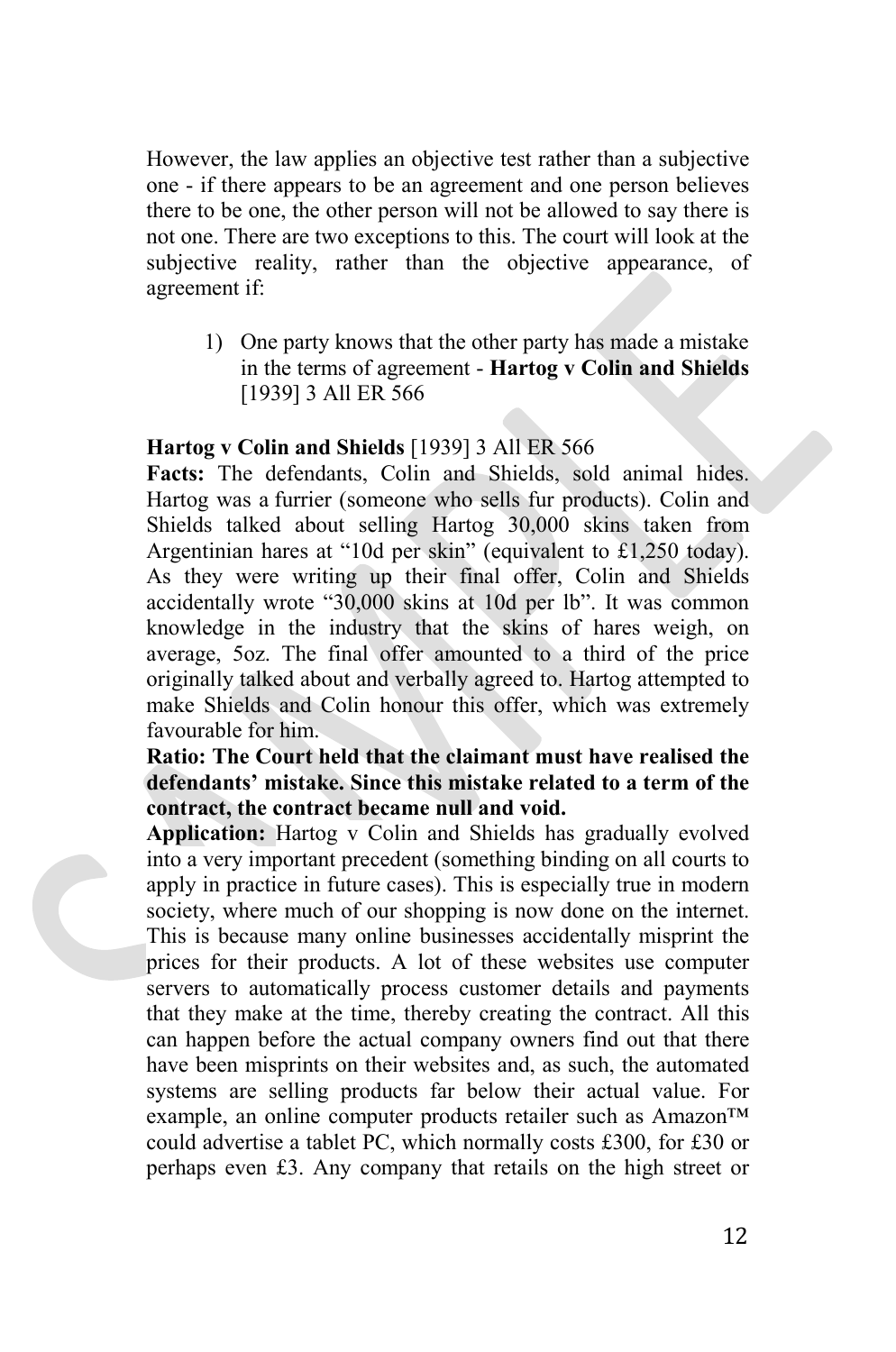online, can evade supplying goods of the misstated lower price if a court is able to find that the would-be purchasers must have known that the advertised price was clearly a mistake and were trying to take advantage of the situation.

2) The second exception is as seen in the cases of **Scriven Bros v Hindley** [1913] 3 KB 564

# **Scriven Bros v Hindley** [1913] 3 KB 564

**Facts:** Scriven Bros. lodged a bid at an auction hosted by Hindley and Co., where bales of hemp and tow were offered for auction. Their catalogue made the suggestion that one of the bundles of farm produce contained bales of hemp and tow. In reality, however, the bundle for auction only contained tow.

**Ratio: Lawrence J held that the auctioneer was unable to accept the highest (winning) bid because the bid was placed under misapprehension and mistake.**

**Application:** Two parties cannot create a legal binding contract when the terms of the offer and acceptance do not match.

# **General Principle: You cannot escape a contractual agreement by saying you did not intend to form a contract.**

# **Storer v Manchester City Council [1974]** UKHL 6

**Facts:** Mr. Storer made an application to purchase the council house he was living in. The Manchester City Council sent him an agreement of sale. The Agreement for Sale had been completed and signed. However, the date on which the tenancy was to end and the beginning of the mortgage repayment period had not been filled. On 20th March, when Mr. Storer signed and returned the agreement, a new political party came into power and the local council's policies changed. They decided to stop selling the properties unless the contracts had already been exchanged. Mr. Storer wanted to get a remedy to enforce what he believed to be an already binding contract. Manchester City Council argued that the clerk did not intend to offer the council house for sale when he sent the agreement of sale.

**Ratio: The court held that agreement of sale was a firm offer which Mr. Storer had accepted. Lord Denning stated,** *"In contracts, you do not look into the actual intent of a man's mind.*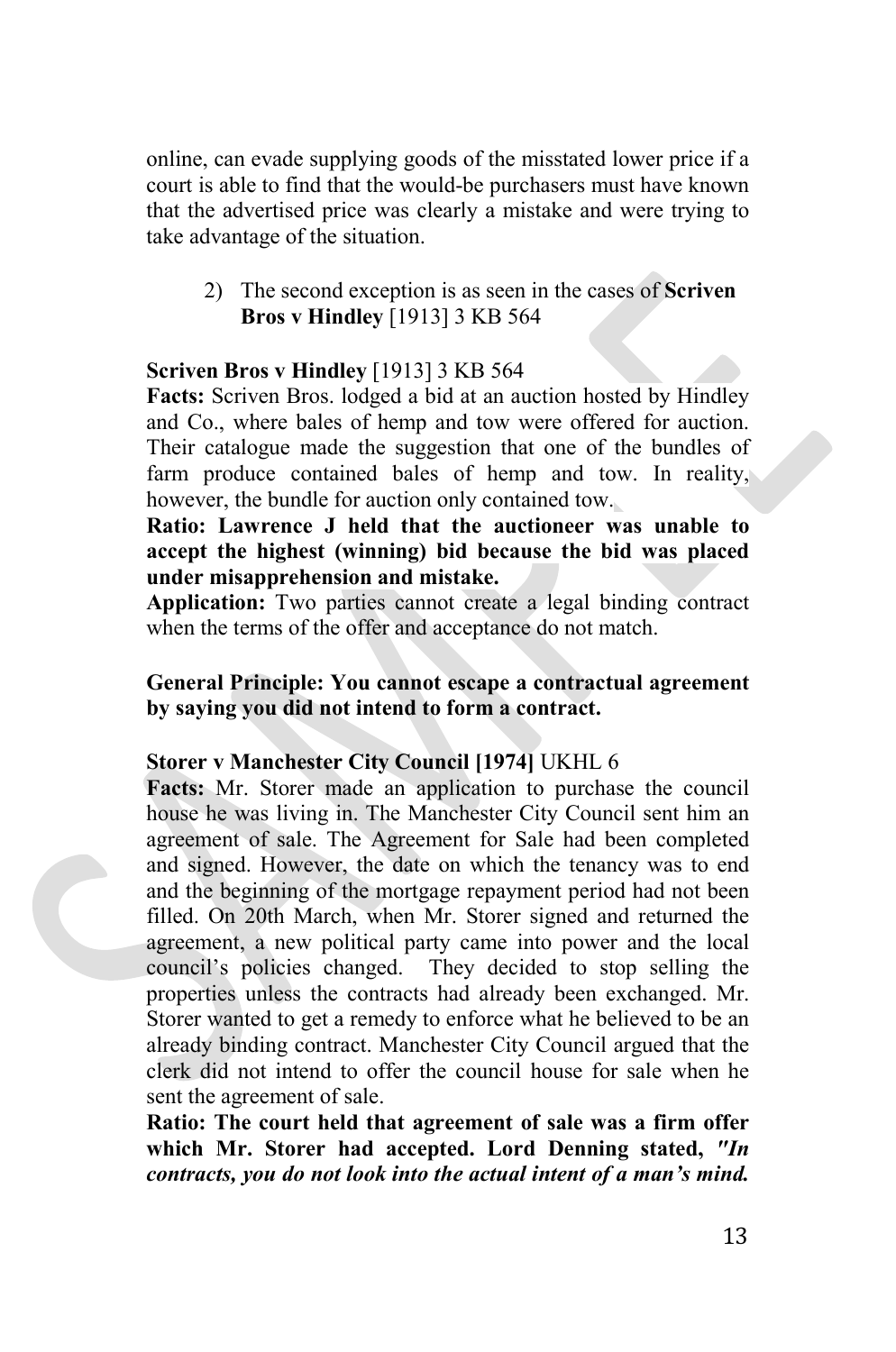#### *You look at what he said and did."*

**Application:** As Lord Denning says, "A contact exists when there is, to all outward appearances, a contract." Saying you did not intend to create a contract is not a valid defence if all evidence provided demonstrates a willingness to be bound.

#### **The Nature of Agreement: The Subjective Approach**

As we have seen, Courts will set aside what a specific party was thinking at the time (their subjective intentions). Instead, the court places greater emphasis on what a rationally thinking individual would think under the very same conditions and situations. They look at the intentions on a more neutral factual basis (objective intent). Courts do not stray into the zone of what is in a person's mind (such a thing is virtually impossible to prove). Instead, they look at arrangements from the perspective of a reasonable man. The subjective '*meeting of minds*' is not needed for an arrangement or an agreement to become binding at law. The bigger picture is looked at– the whole situation. Courts examine the rationality behind the big picture, and whether or not the parties could be held to have possessed such an intention. If the various stages of this contractual test are not met, then the court will move to assume that the party having their intentions examined did not willingly intend to be bound by a binding legal contract. What we can see is that, in reality, there are somewhat difficult blurred lines crossing over someone's objective and subjective intentions.

#### **Consider the case of:**

**Leonard v. Pepsi Co. Inc.** 88 F. Supp 2d 1 (S.D.N.Y. 1999)

**Facts:** Pepsi Co. released a commercial advertisement. This televised advert, showed a jet being offered in exchange for seven million of their '*Pepsi points™*.' Mr Leonard gathered the requisite number of points. He then sent a his seven million Pepsi points to stake his claim for the jet, valuing each '*Pepsi Point*™' at \$1 each. Pepsi Co. refused to honour Mr Leonard's offer, and he brought action against Pepsi.

**Ratio: The court held that the advertisement on TV was not an offer that Mr. Leonard could accept. The advertisement was a 'sales puff' that was an obviously not meant to be binding.**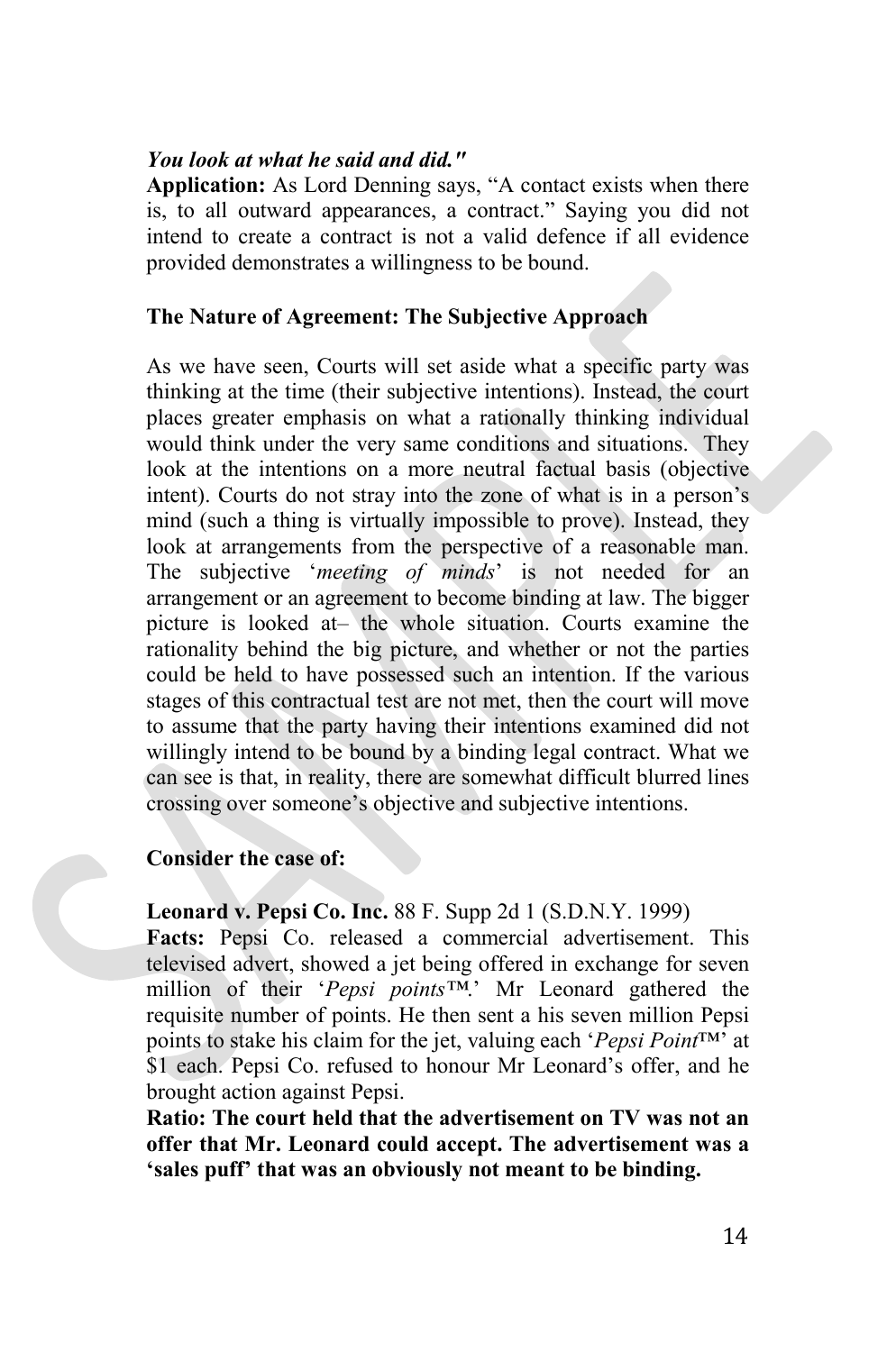**Application:** If the court had fallen on the side of the complainant by looking at his perspective through the subjective approach, it could be remotely (but, ultimately, not convincingly) conceived that Pepsi Co. had given off the impression in their advertising campaign that they were genuinely offering a military fighter jet, which they had in their possession, in exchange for seven million of their '*Pepsi Points* ™'.

# **The Elements of a Contract**

In order for a contract to come into existence, one of the parties (namely the **offeror**) has to make an **offer that is explicitly clear with certainty at the end** and the other party (the **offeree**) has to respond in providing a statement that is just as clear, and with the certainty that they are willingly accepting the offer.

This can be broken down into three essential elements:

| Agreement                             | Intention to create<br>legal relations                                     | <b>Consideration</b>                   |
|---------------------------------------|----------------------------------------------------------------------------|----------------------------------------|
| To include<br>offer and<br>acceptance | The intention to<br>contract and the<br>necessary capacity<br>(capability) | Something being<br>given by each party |

If one of these elements missing = NO contract

# **Correct Form of the Contract**

It does not usually have to be in **writing**. It can be **oral**, by **inference** or **conduct**, or by a **combination** of these things. Some kinds of contract/agreement must be made and/or evidenced in writing:

- 1. *Contracts under seal* (also known as 'specialities'): Most formal contracts; all other contracts are called 'simple' contracts, whether in writing or not.
- 2. *Contracts which must be in writing*: Bills of exchange and promissory notes (The Bills of Exchange Act 1882),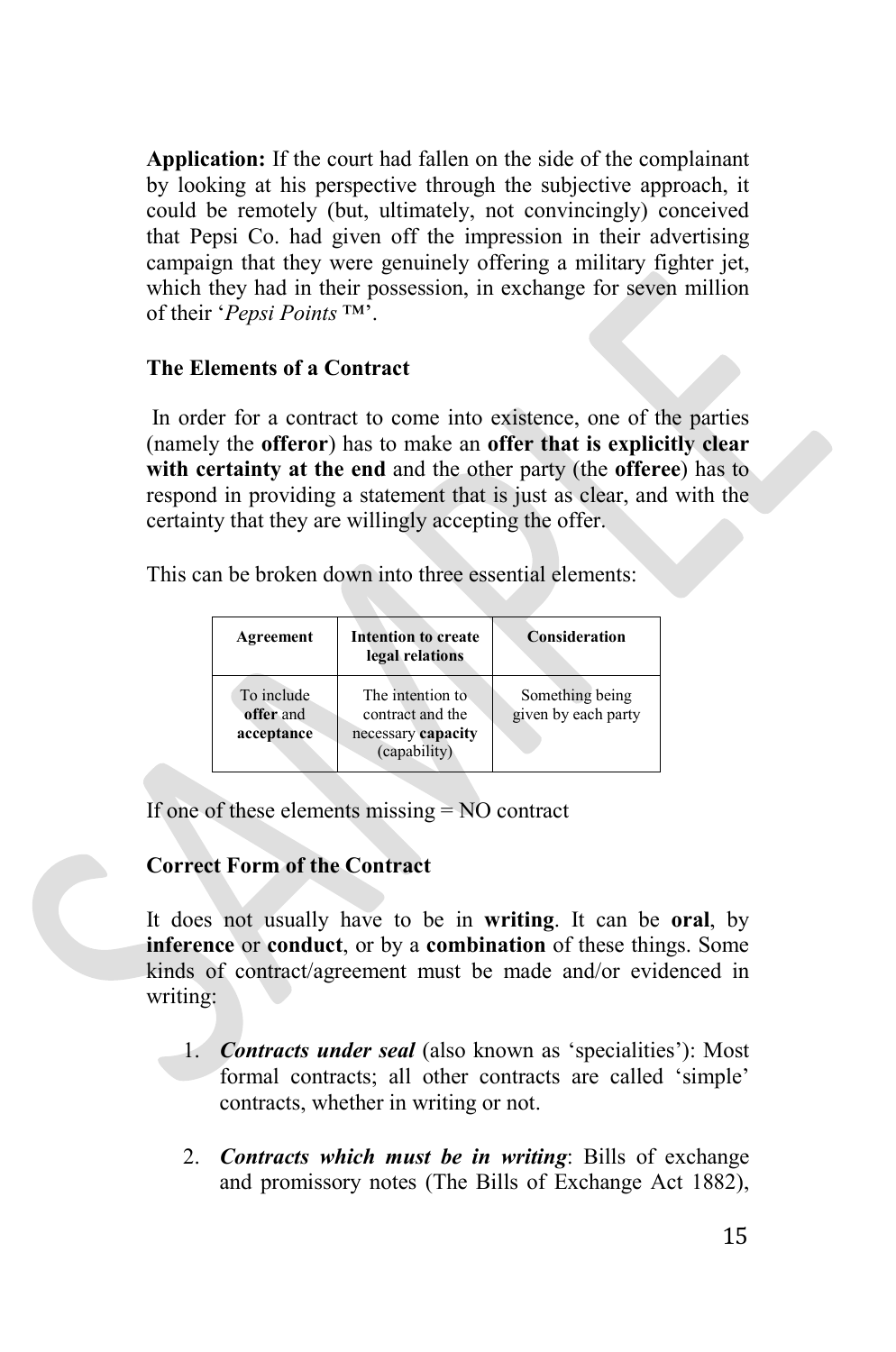hire-purchase agreements (The Consumer Credit Act 1974), the sale of land (The Law of Property (MP) Act 1989).

3. *Contracts which must be evidenced in writing*: Contracts of guarantee (Statute of Frauds 1677).

# **Chapter 2 - The Offer**

In this section, you will be introduced to the basics of a contract and offers.

One way to describe an offer is that it is a proposal issued by one party towards another party. This proposition is based on terms that are either set in stone and cannot be changed, or ones that are capable of becoming set in stone only when the other party accepts them.

# **Opening Negotiations or Statements About Price**

**General Principle: Not everything said in the course of negotiations can amount to a firm offer.** 

# **Harvey** v **Facey** [1893] AC 552

**Facts:** Harvey (complainant) sent Facey (defendant) a telegram. It said, *"Will you sell us Bumper Hall Pen? Telegraph lowest cash price".* Facey replied that same day, *"Lowest price for Bumper Hall Pen £900.*" Harvey responded, "*We agree to buy Bumper Hall Pen for the sum of nine hundred pounds asked by you. Please send us your title deeds in order that we may get early possession."* This was an attempt to try and accept this price.

**Ratio: The Privy Council held that there had been no offer. Facey's statement was one that just concerned the price. As a result, it was something that could not be accepted.** 

**Application:** This case distinguished between what an offer is and what an invitation to treat is. The key principle that can be applied from this case was stated by Lord Diplock (then in the Privy Court): *"Intentions that are communicated have to coincide"*.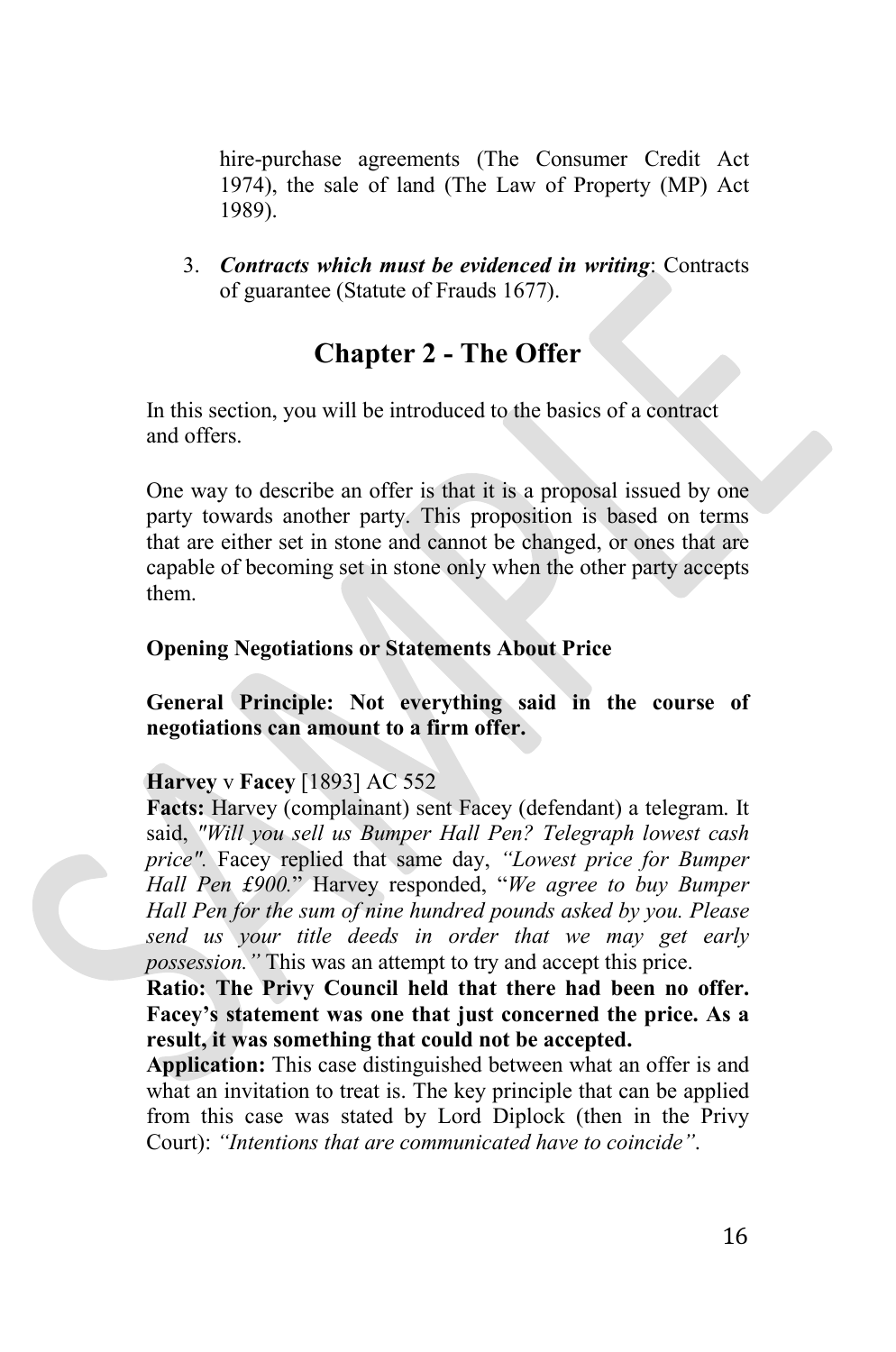# **General Principle: Because merchants have limited supply, the advertisement for their goods is considered an invitation to treat.**

#### **Grainger v Gough** [1896] AC 325, HL

**Facts:** The Agents were London agents (complainants) for a wine merchant based in France (defendants). They circulated catalogues and took orders, which they then forwarded to the defendants, who maintained the right to refuse any of them. The case's issue was based on whether or not the defendants were liable to pay tax on legal contracts provided by their agents based in England.

**Ratio: The House of Lords held the advertisement to ultimately be an invitation to treat. As such, it was not an offer. It was just a means of expressing a willingness to listen to offers as the beginning of further negotiations.** 

**Application:** Lord Herschell said in this case that it would be incorrect to regard these kinds of advertisements as offers because: *"the merchant might find himself involved in any number of contractual obligations to supply wine of a particular description which he would be quite unable to carry out,"* because the merchant only keeps a finite supply.

**General Principle: An agreement can only exist when a clear offer is made that is then mirrored by a clear statement of acceptance.**

# **Gibson** v **Manchester City Council** [1979] 1WLR 294

**Facts:** This was a case concerning the sale of a council house. Manchester City Council wrote to tenants of some of their council houses. They invited them to apply to purchase their homes. The complainant in this case, Gibson, returned the form that the Council sent out. A price was then agreed between Gibson and the Council. Whilst this was happening, a new political party was elected into power. The new council of Manchester City refused to proceed with the sale of the house to Gibson. **Ratio: The House of Lords held that no legally binding contract existed. Gibson had made an offer that Manchester City Council had still not accepted. Statements in the communications such as** *"may be prepared to sell"* **and** *"please complete the enclosed application form"* **all appeared to be elements of an invitation to treat.**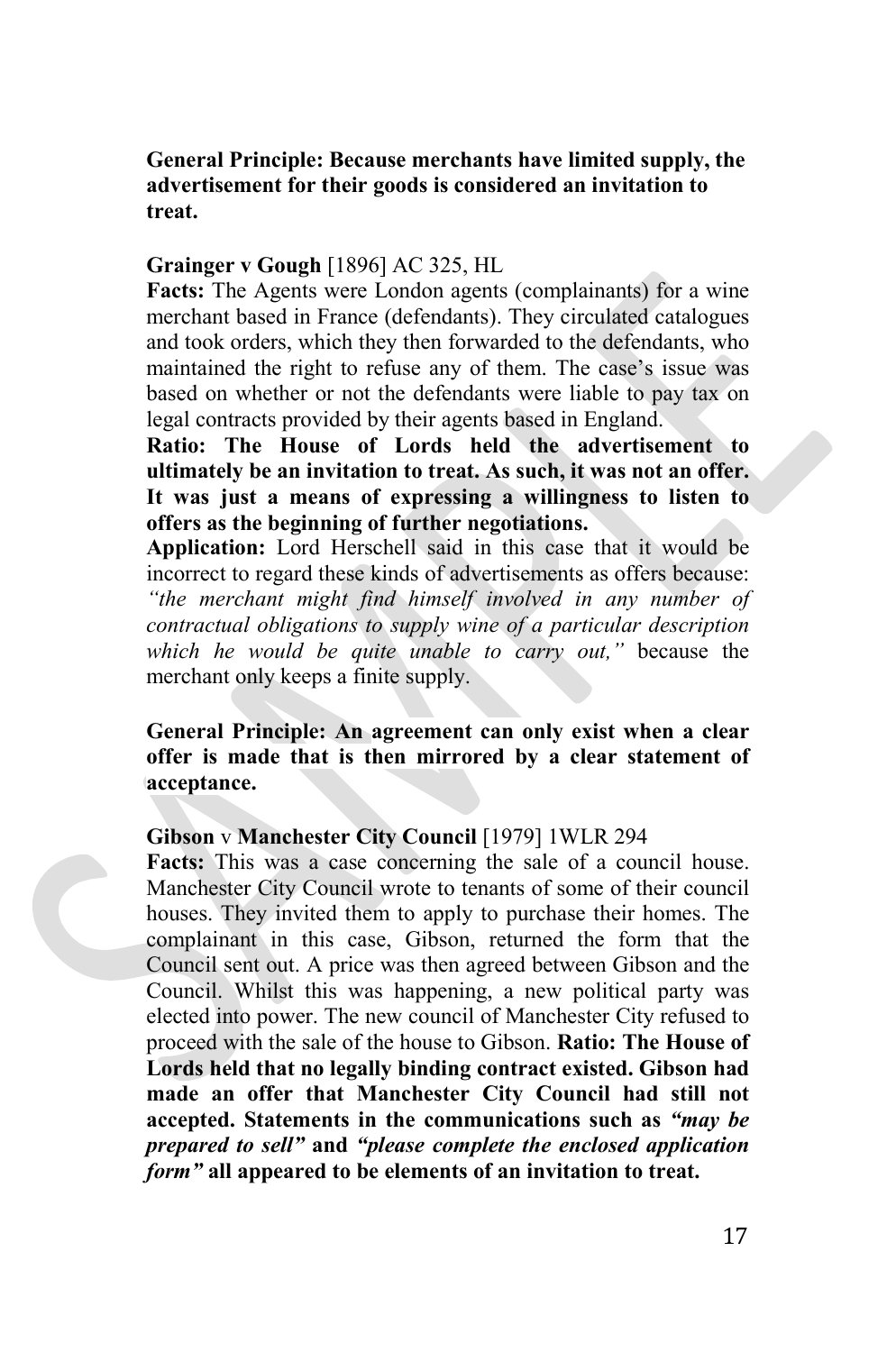**General Principle: If, during negotiations for a sale, the vendor (person selling) gives a price they will sell at, that statement could be an offer that could then be accepted.**

#### **Bigg v Boyd Gibbins** [1971] 2 All ER 183

This case concerned the sale of a property. In the course of negotiations, there was a letter from the seller (complainant) that said, *"…Your offer of £20,000 is a little optimistic. For a quick sale, I would accept £26,000."* The defendant replied, "*I accept your offer*." The last letter that the seller sent stated: "*My wife and I are pleased that you are purchasing the property*."

**Ratio: The court held that there was a contract. An intention to be bound was essential and this was evident by what was said by the complainant in last two letters.** 

**Application:** Intention to create legal relations can dictate whether a statement is an offer or an answer to a question.

#### **Invitation to treat**

**General Principle: Goods displayed on the shelf do not amount to an offer to sell, but are instead an invitation to treat.** 

# **Pharmaceutical Society of G.B**. v **Boots Cash Chemist** [1953] 1 QB 401

**Facts:** Boots decided to change the layout of their shop from one that used counter services to one that used self-service. A pharmacist was at the tills, but was not at the shelves where the items were. Action was brought against Boots for breaching the legislation, as Section 18 of the Poisons Act 1933 states that is an offense to sell specific items unless the sale took place under the '*supervision of a registered pharmacist*'. The courts needed to decide at which point the offer actually occurred. Was it when the customer took the goods from the shelf and put them in the basket, or was it when the goods were taken to the cash desk?

**Ratio: The Court of Appeal held that a contract came to be when the goods were presented at the till. Displaying the goods on the various shelves in their shops was just an invitation to treat. The sale was in fact legal.** 

**Application:** The court also commented on the fact that if taking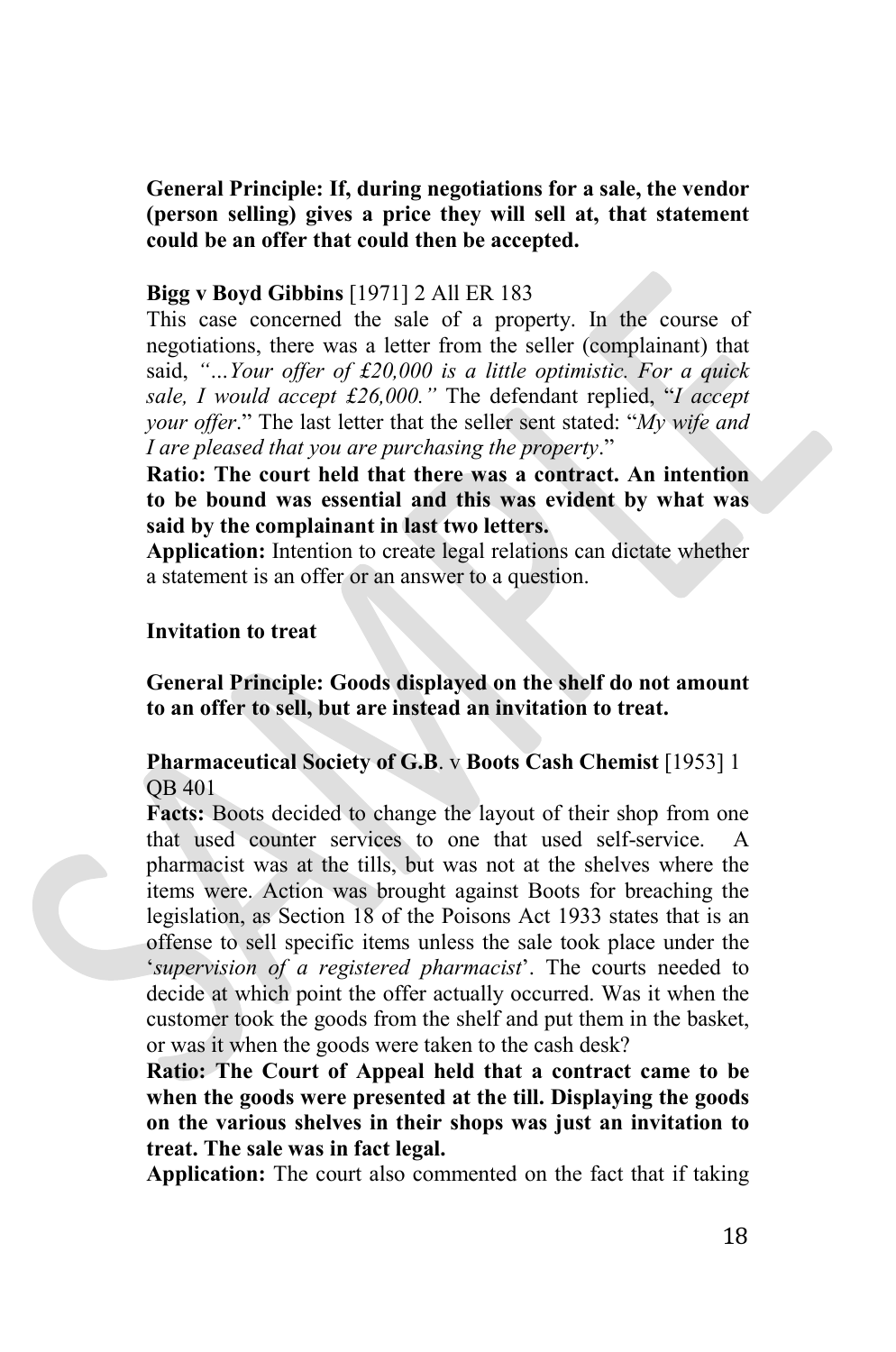items from the shelves was indeed an offer, the customer would be held to accept the offer and, as a result, would not have been able to change their mind. Displaying the goods on the various shelves in their shops was just an invitation to treat.

# **General Principle: Goods displayed in the a shop window are invitations to treat and not regarded as an offer to sell.**

#### **Fisher** v **Bell** [1961] 1 QB 394

**Facts**: Mr. Bell, a shop owner, put a flick pocketknife in the front window of his shop. The Offensive Weapons Act 1959 prohibited the "offer for sale" of these flick knives.

**Ratio: The prosecution against Mr Bell failed. This, the court held, was because putting goods on display in the window of shop only amounts to an invitation to treat and not an offer. Application:** An offer is made by a customer who wishes to buy the item. The shopkeeper has discretion to accept or reject this offer.

# **General Principle: Advertisements in periodicals are typically invitations to treat.**

# **Partridge** v **Crittenden** [1968] 2 All ER 421

**Facts**: The defendant, Crittenden, posted an advertisement in a magazine. It stated that he was willing to sell "Bramblefinch cocks and hens at 25 shillings each". Crittenden was prosecuted under the Protection of Birds Act 1954 for 'offering' wild birds "for sale".

**Ratio: The court held the posted advertisement to be an invitation to treat rather than an offer. It was just an expression of Crittenden's desire to receive offers from potential buyers as the starting point for further negotiation.**

**Application:** Lord Parker CJ stated in this case as obiter: *"I think that when one is dealing with advertisements and circulars, then, unless they come from the manufacturers, there is business sense in* [advertisements] *being construed as invitations to treat and not offers for sale."*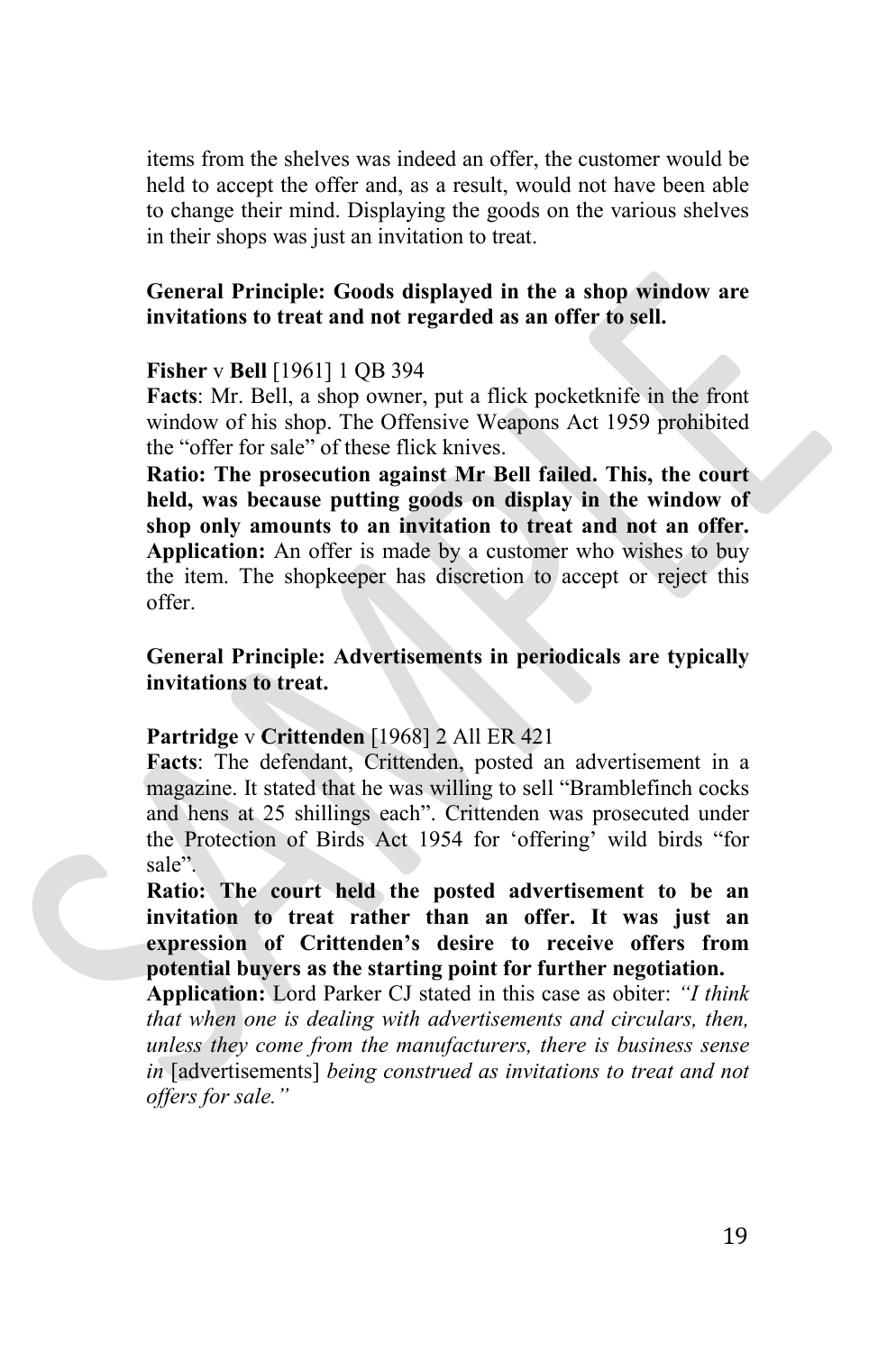# **Bilateral Agreements v Unilateral Offers**

# **Bilateral:**

A bilateral contract comes into existence when someone like Adam promises to do something for Josh, if Josh promises to do something for a certain amount of money or something of quantifiable value to Adam in return. Basically, the concept of a promise in exchange for another promise is what will make these kinds of contracts enforceable at law.

**Further Example:** Both parties assume an obligation to each other, e.g. "I will buy your car in return for giving you  $£500"$  = "Sold".

# **Unilateral Offer:**

Unilateral contracts arise where A promises to do something in return for an ACT to be performed by B. They can be best seen, then, as 'If you do this' types of contract. This is a type of contract where commencing performance is the requisite acceptance

**Example:** I will pay you £10 if you were to take some notes for me at a law lecture I could not attend on a certain day this week.

**Example:** If, during my contract law lecture, I say "I will pay £10,000 to the first student to swim the length of the river Thames by the end of the day," I have just created a unilateral contract that can potentially be accepted by any one of the recipients. If an hour later, a student comes to my office drenched, claiming to have been the first to swim a length of the Thames and claiming the evidence has been put on YouTube, I am bound.

**General Principle: In unilateral contracts, the performance of a requested action amounts acceptance and binds the offeror to give a reward.** 

# **Carlill** v **Carbolic Smoke Ball Co**. [1892] 1 QB 256

**Facts:** At the time of an influenza epidemic, the defendants advertised the sale of a device called a 'smoke ball'. They posted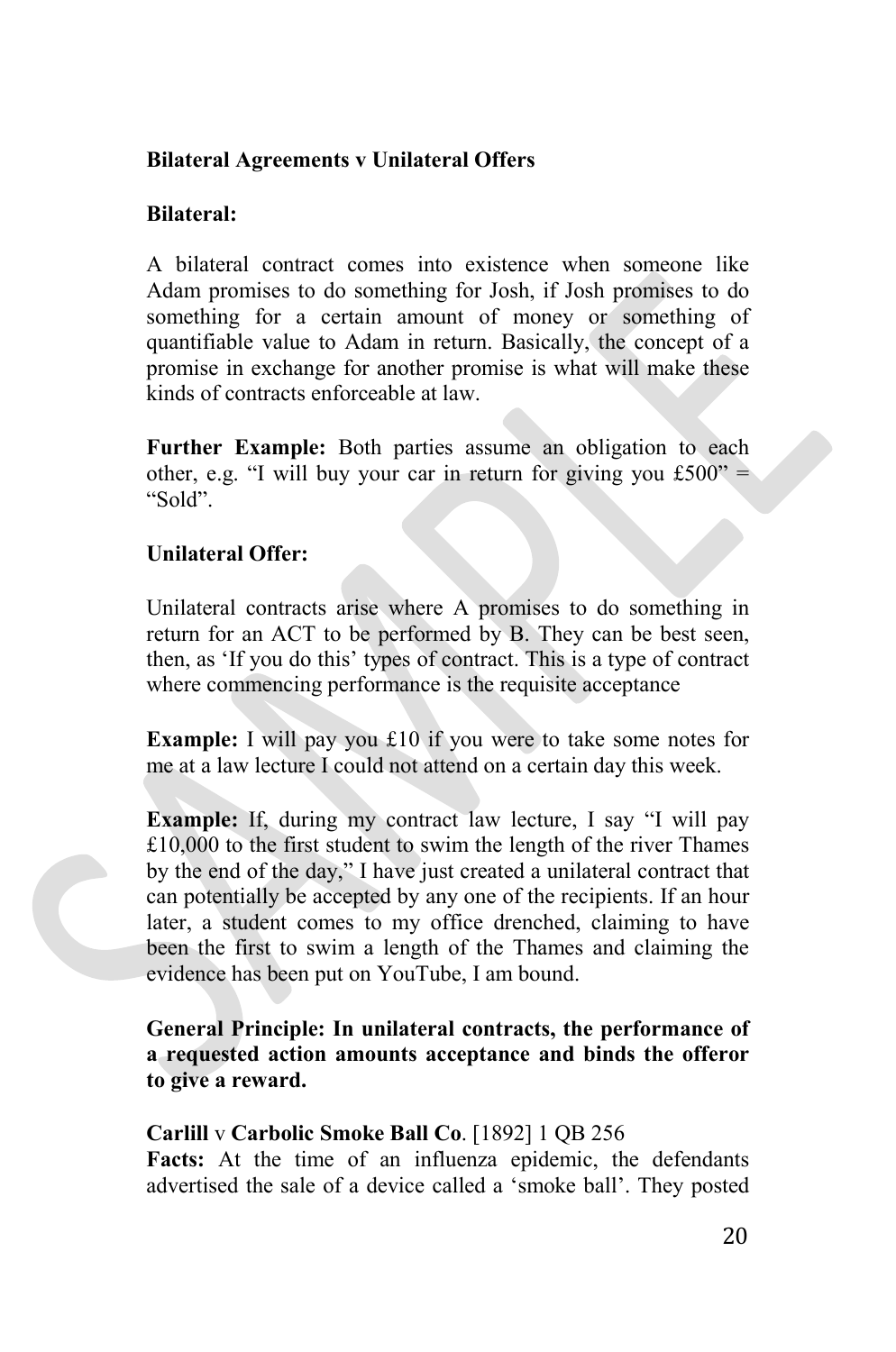the advert in the newspapers, which stated that they would pay £100 to anybody who 'caught influenza, a cold, or any other kind of disease that came from catching a cold' after they used the 'smoke ball' three times a day for fourteen days, in accordance with the instructions they provided with each ball. Carbolic Smoke Ball Company also mentioned in the advertisement that they had put aside £1000 in a bank account to be able to pay such fees. Mrs. Carlill bought a smoke ball and followed all of the instructions, but caught influenza and, as such, went on to claim £100 from the company. The company responded by saying that the advert was nothing but a 'sales puff,' or a piece of sales talk (e.g. Red Bull gives you wings), and thus there was no offer; furthermore, they argued it would be unreasonable and impossible to contract to the entire world at large.

**Ratio: The Court of Appeal held that the offer was actually a unilateral one; one with the intention to create relations to anyone who met the conditions of the offer to claim £100. The court also rationalised that because it was a unilateral offer, there was no need for communication of acceptance. The court finally addressed the point that an offer to the world at large could be made if it was capable of acceptance, so long as the conditions stated were fulfilled. Mrs. Carlill was, therefore, able to claim £100.** 

**Application:** Carbolic Smoke Ball Co. claimed that their advertisement was too vague to be treated as a definite offer. However, if an advertisement is precise and detailed to the point where completing the stated conditions would fulfil a contract, then it is an enforceable unilateral contract and not merely a "sales puff."

#### **Auctions**

The calling out for bids by an auctioneer amounts to an invitation to treat. Anyone who makes a bid is making offer. The auctioneer has the discretion to accept or reject these offers.

**What the Law Says:** S.57(2) of the **Sale of Goods Act 1979** reinforces the case law rule that a potential buyer makes an offer through bidding, which the auctioneer then accepts at the drop of his hammer. Therefore, anyone looking to buy can withdraw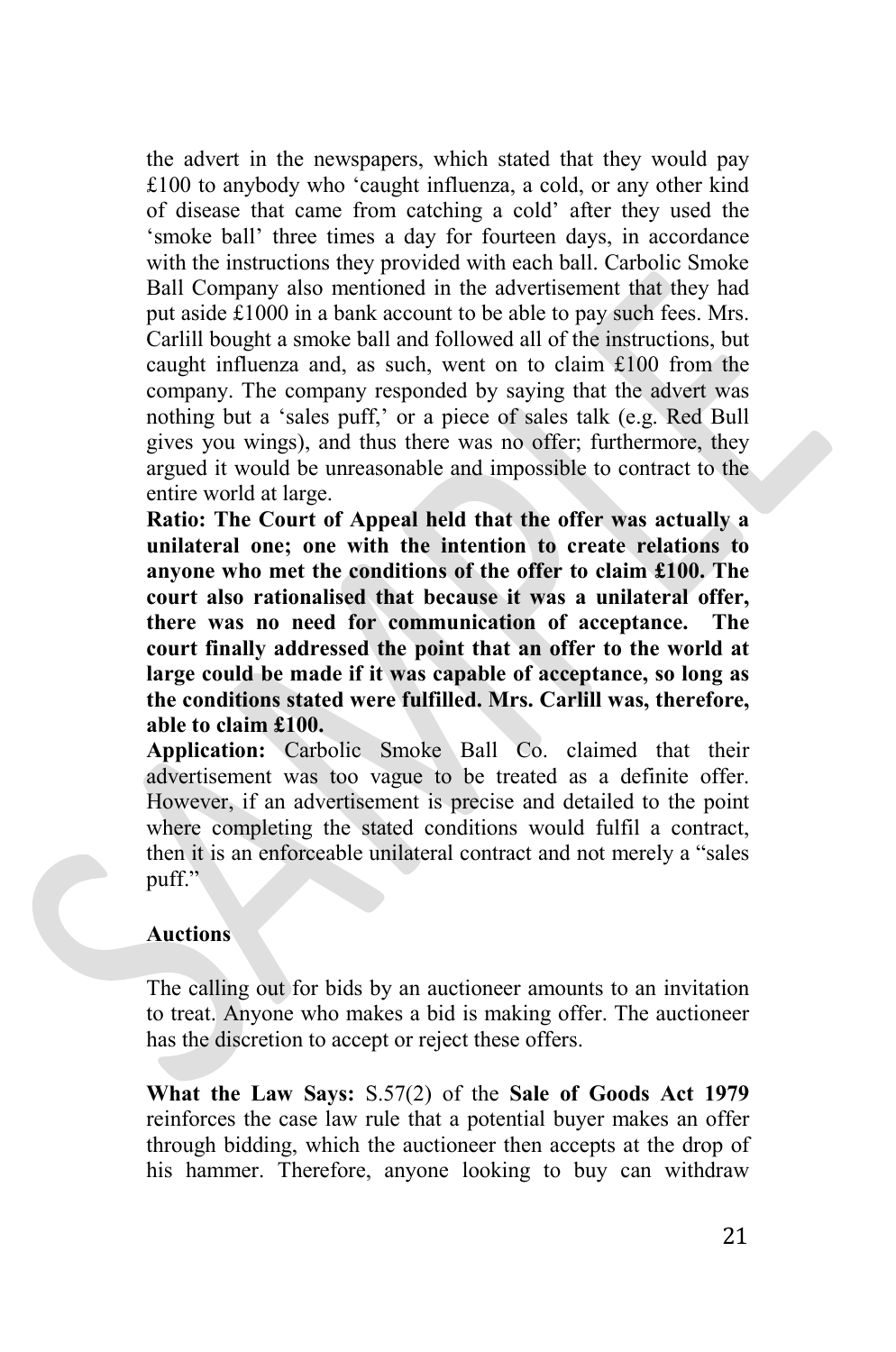his/her bid right up until the moment that the hammer comes down. Additionally, any item can be withdrawn from sale even after bidding has begun. There are specific rules for auction, however, which mean that the item cannot be sold legally at an auction to anybody other than the person who lodges the highest bid.

# **General Principle: If there is an auction without reserve, the auctioneer must sell to the highest bidder.**

# **Barry v Davies** (2000) Times 31/8/00, CA

**Facts:** This case concerned an auction of some machines. The auction was advertised as being "without reserve". Two machines, worth £14,000 each, were placed up for auction. Barry bid £200 on each machine. Davies rejected the chance to accept the bid because it was so low. In response, he took the machines down from the auction.

**Ratio: Barry sued. He was awarded £27,600 (The worth of the machines minus the bid). The ruling stood despite an appeal by Davies. Despite the fact that there was no contract between the vendor and the person purchasing the machines, a collateral contract was held to exist between the auctioneer and the highest bidder.**

**Application:** When there is an auction that sells an item or items with 'no reserve price' (that is no minimum fee for a buyer to pay for an offer to be accepted), there is an offer to sell only to the highest bidder. This can only be accepted by the lodging of the highest bid.

# **General Principle: Items can be withdrawn before the auction takes place.**

# **Harris** v **Nickerson** (1873) LR 8 QB 286

**Facts:** Nickerson (the defendant) posted a newspaper advert for an auction. The plaintiff took the time to travel, at their expense, to where the auction was being held in order to put in a bid on some office furniture. The listing of the office furniture was unexpectedly withdrawn. The Plaintiff sued for loss of time and expense. The plaintiff argued that the advertisement amounted to a contract between themselves and the defendant.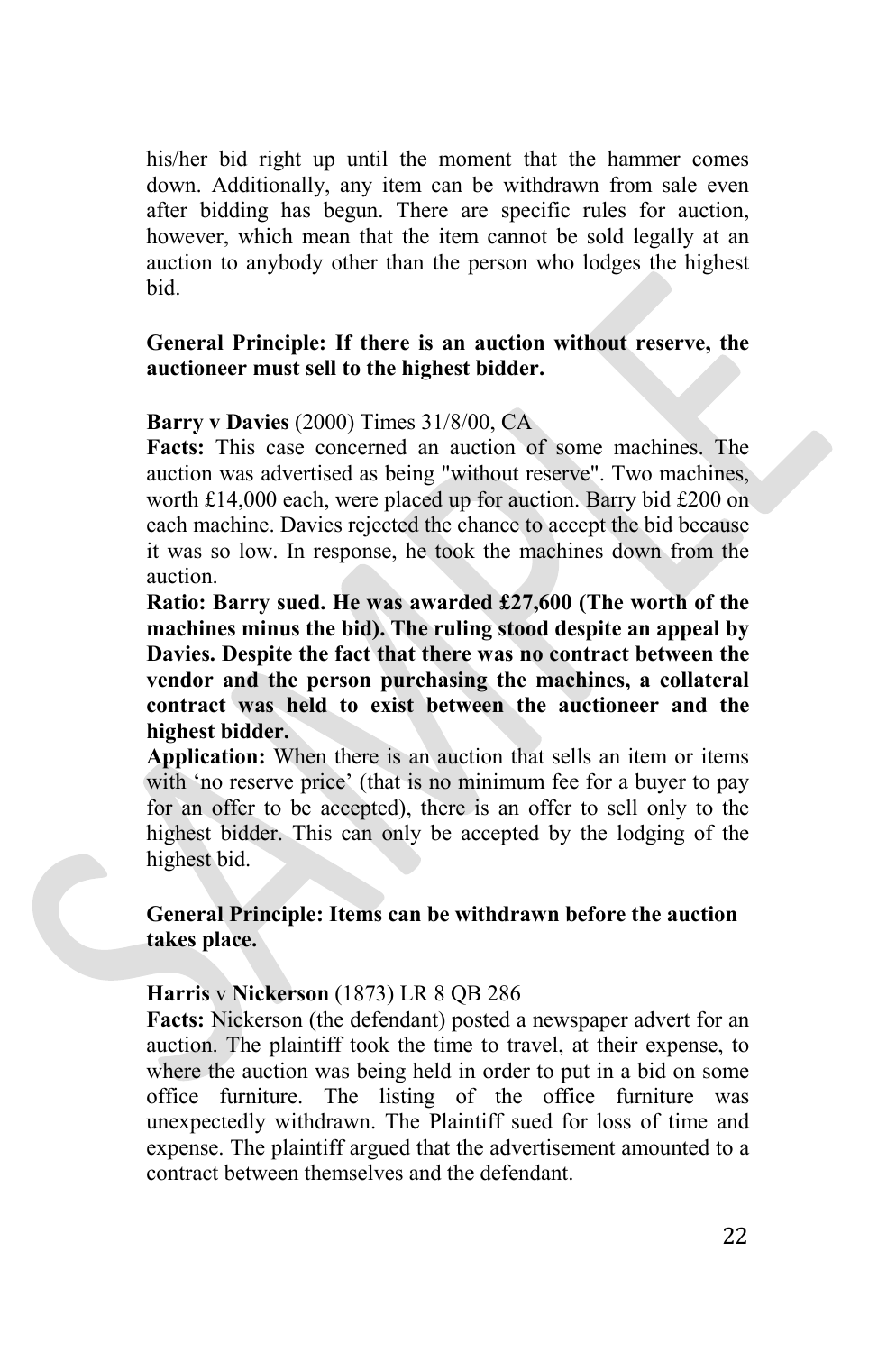**Ratio: The court held the advertisement of a sale did not mean that there was a contract to mandate that any specific items, such as the office furniture, would actually be put up for sale. Application:** The important principle that can be applied from this case is that something which advertises that items will be put up for auction does not create nor extend an offer to anybody that the items will really be put up for sale. As a result, the advertiser is actually able to withdraw the items from the auction at any time before the auction is set to begin.

#### **Tenders**

# **General Principle: An invitation to tender is usually classed as an invitation to treat.**

#### **Spencer v Harding** (1870) LR 5 CP 561

**Facts:** Harding (defendant) distributed advertisements that said he was putting some stock up for trade. It also said that he was willing to accept tenders. The defendants decided not to sell the stock to the highest bidder, which was Spencer. Spencer sued, saying that Harding was compelled to accept the highest offer.

# **Ratio: The court held that the submission of a tender was an offer, and not acceptance of a contract.**

**Application:** A person has no obligation to accept the highest tender.

# **General principle: Referential bidding discouraged by the courts.**

#### **Harvela Investments Ltd** v **Royal Trust Co of Canada** [1986] AC 207

**Facts:** Two parties were invited to bid secretly for a block of shares, on the understanding that the shares would be sold to whoever bid highest. Harvela's (complainant) bid \$2 175 000, while the other party (Royal Trust of Canada: defendant) bid "\$2 100 000, or \$10 000 more than any other cash bid, whichever is higher".

**Ratio: The House of Lords said the referential bid was ineffective and that Harvela's cash bid should have been accepted.**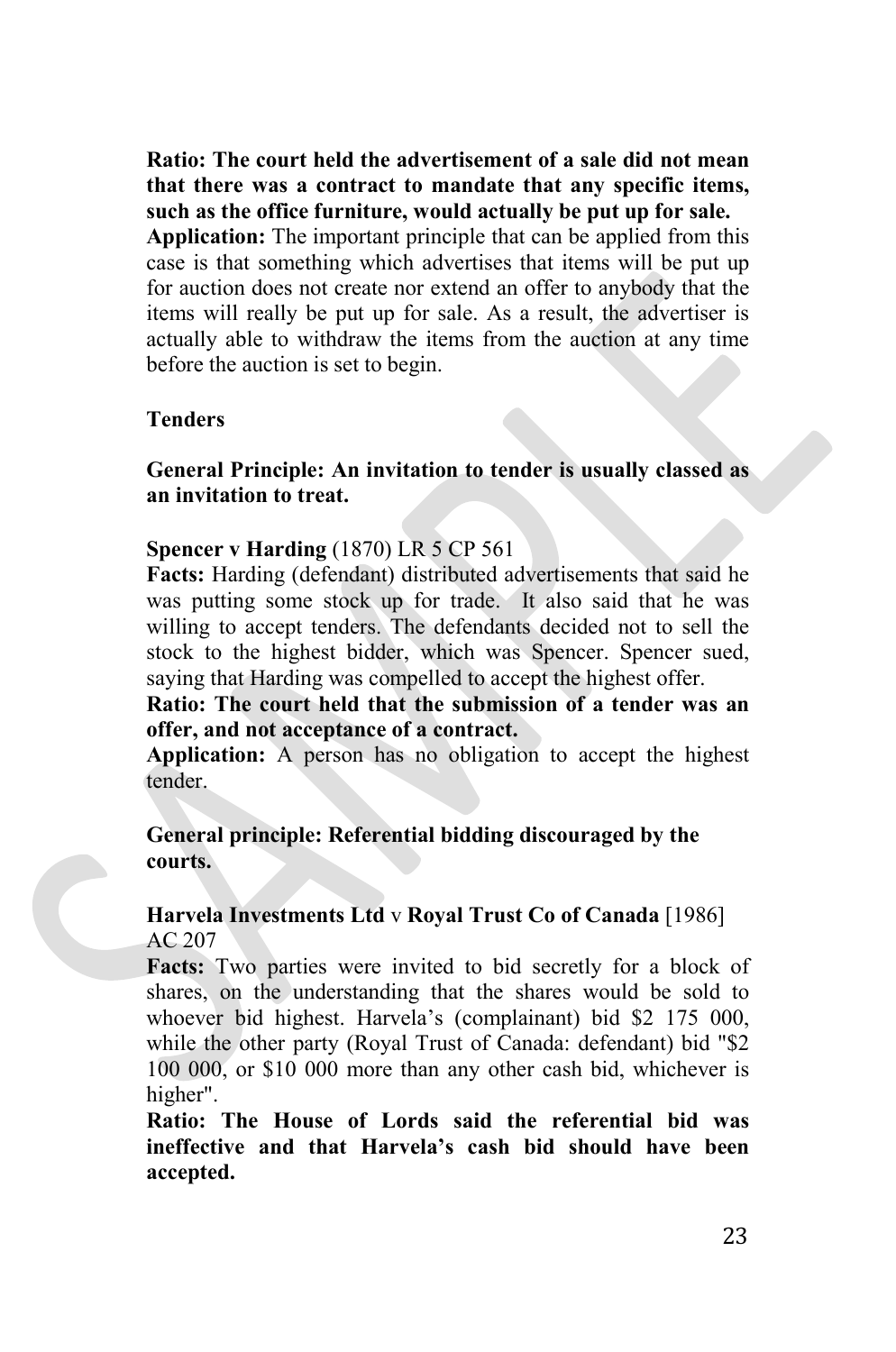**Application**: If someone who makes a tender says that they will accept the highest offer to buy goods or the lowest for someone to provide certain items, or their services, the tender can be seen as something that is either an offer or an invitation to place offer. Placing a tender that references someone else's' bid will invalidate the tender.

# **General Principle: A collateral warranty arises if a bid is properly submitted within time and not considered.**

# **Blackpool and Flyde Aeroclub Ltd** v **Blackpool Borough Council** [1990] 1WLR 1195

**Facts:** The Blackpool Aeroclub (claimants) and an additional six potential suitors were invited to submit tenders for the ability to fly leisure flights from Blackpool Airport. The claimant lodged a tender correctly. However, this tender was not considered because there was an admin processing error. The defendant (Blackpool Borough Council) argued that the claimant had simply submitted an offer that had just not been accepted.

**Ratio: The Court of Appeal said there was an implied collateral warranty. Blackpool Council had chosen the parties that they wanted to invite to make tenders. What this implied is that anyone who was invited and who also followed the predetermined procedure would be allowed to have his tender properly considered.** 

**Application:** In Lord Bingham's leading judgement, it was stated that: *"A tendering procedure of this kind is, in many respects, heavily weighted in favour of the person inviting. He can invite tenders from as many or as few parties as he chooses. He need not tell any of them who else, or how many others, he has invited."*

Parties that make invitations to tender are bound to consider a tender that is submitted before a pre-determined deadline.

# **Counter-offers**

# **General Principle: A counter-offer nullifies the original offer.**

#### **Hyde** v **Wrench** (1840) 3 Beav 334

**Facts:** Wrench (the defendant) wrote to Hyde (the claimant). Wrench made an offer to sell Hyde his farm for £1000. The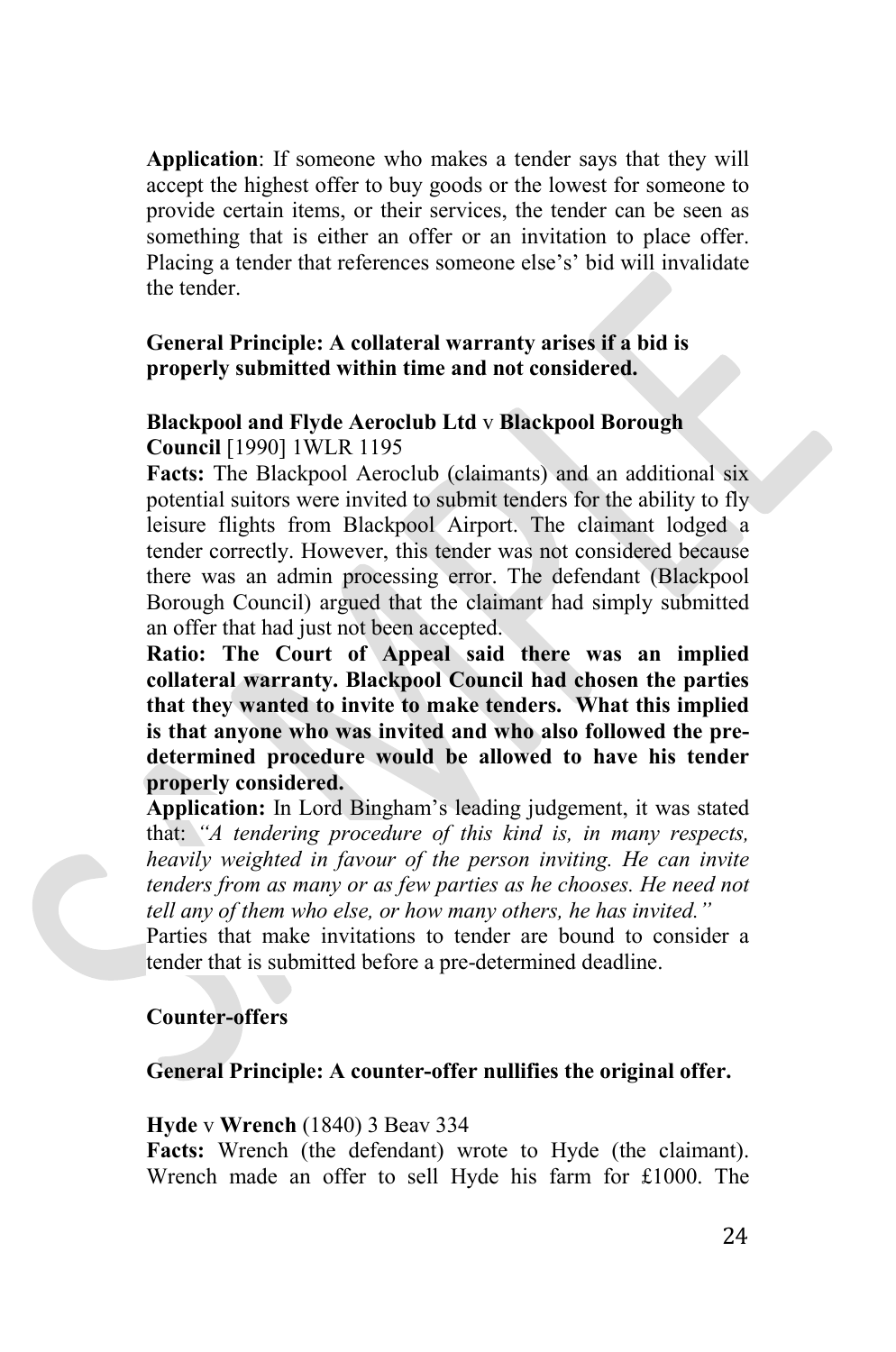claimant responded promptly. He issued an offer for £950. The defendant took time to consider this. He turned down Hyde's offer. Wrench went on to sell the farm to another third party. Hyde tried to accept the first offered price of £1000 whilst bringing action against Wrench for breaching the contract when Wrench sold the farm to the third party.

# **Ratio: The Court held that a contract did not exist.**

**Application:** In submitting his own offer, Wrench rejected the offer made by Hyde. The original offer had been completely destroyed and it was not something that was open for Hyde to accept.

# **Request for Information**

**General Principle: A request for information is not a counteroffer.**

# **Stevenson Jacques** v **McLean** (1879 – 80) LR 5 QBD 346

**Facts**: The defendant, McLean, sent a telegraph to the complainant, Stevenson. In it he offered to sell 3,800 tons of iron "at 40 shillings a ton…up until Monday". On Monday morning the complainant wired over a telegraph to McLean: *"please wire whether you would accept forty for delivery over two months or if not longest limit you would give"*. McLean did not respond and at 1:34pm the complainant sent another telegram, accepting the original offer. McLean sold the iron off to a third party in that time, later proceeding to advise Stevenson by telegram. Stevenson brought action on the grounds that McLean was in breach of their agreement. His main argument was that the Monday morning telegram amounted to a counter-offer.

**Ratio: The court held Stevenson had not made a counter-offer. Instead, he had just made an inquiry and could not amount to the rejection of the offer.** 

**Application:** Is it possible to phrase counteroffers as questions to see if the offeror is willing to accept the new term(s) without nullifying the original offer.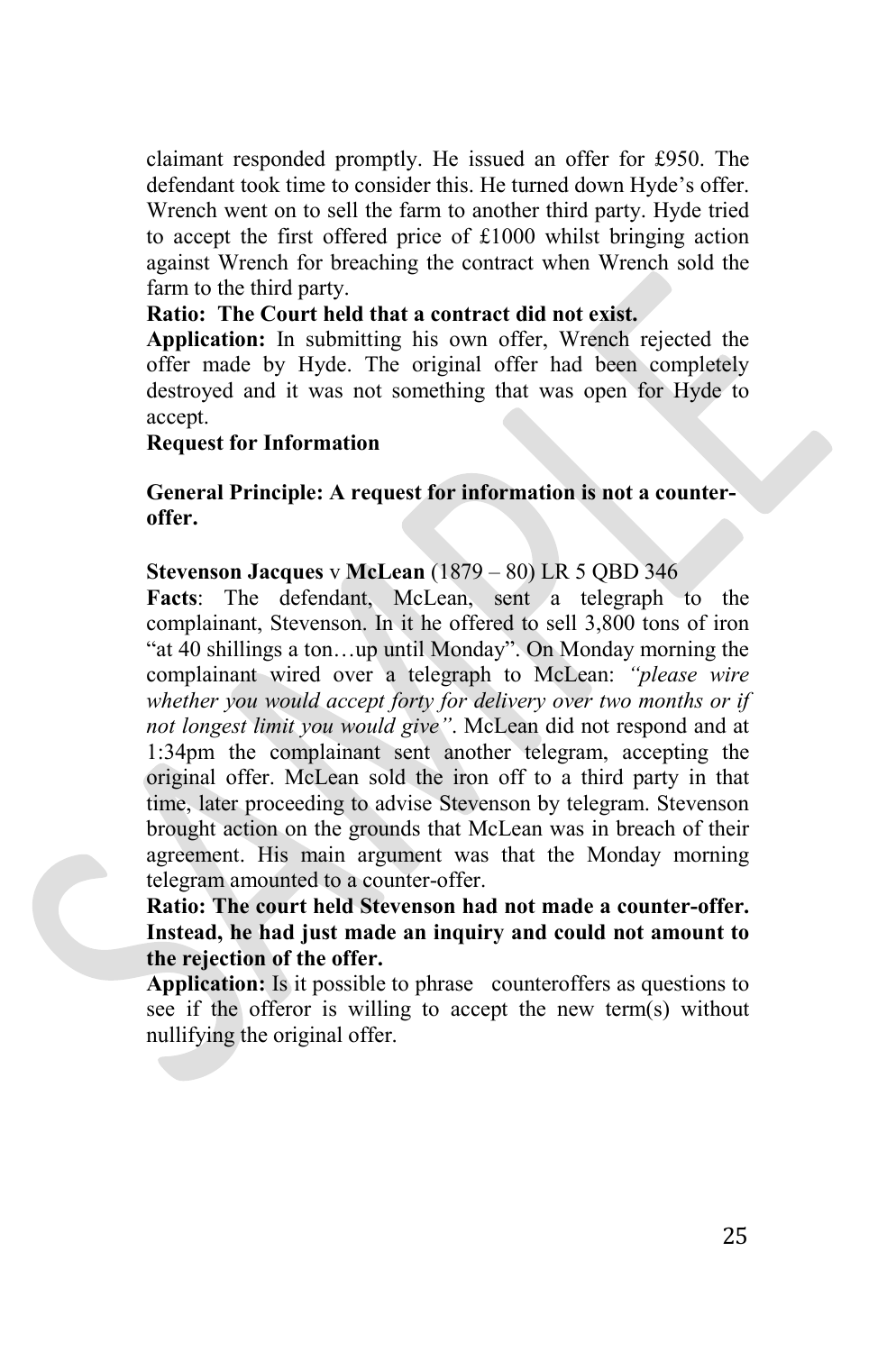# **Chapter 3 Acceptance/Revocation**

# **General Principle: Silence cannot be used as a means to accept an offer.**

#### **Felthouse v Bindley** (1863) 142 ER 1037, Exch Ch

**Facts:** Felthouse (the claimant) talked about buying a horse from his nephew. Felthouse wrote to his nephew Bindley stating *"If I hear no more from you, I shall consider the horse to be mine at*  £30." The nephew did not reply, no money was paid, and the horse remained in the nephew's custody.

The nephew took action to contact an auctioneer in order to withdraw the horse from an auction. The auctioneer forgot these instructions and the horse was sold to a different person. In order for the uncle to make a claim against the auctioneer, he had to demonstrate that a contract was in place between him and his nephew Bindley.

**Ratio: The Court of Common Pleas held that no contract existed; Felthouse's letter provided an open offer and it had not been accepted.**

**Application:** Silence does not amount to acceptance of an offer.

#### **The offeror can ask for a specific method of acceptance**

**General Principle: If the offerer requests acceptance through a specific mode, then acceptance can only take place through this mode of communication.**

#### **Tinn v Hoffman** (1873) 29 LT 271, Exch.Ch

**Facts:** The claimant wrote to defendant to make an inquiry as to how much it would cost to buy 800 tons of iron. The defendant replied, saying that it would cost £3 per ton and requesting the claimant respond "by return".

# **Ratio: The court held that, as the offer was not actually accepted by return of post, no contract existed.**

**Application:** Honeyman J, on the other hand, stated obiter that a telegram, communication verbally or any other kind of communication that was at least as fast as a letter written by return of post would have sufficed**.** With this in mind, if an offerer asks for acceptance by post and the offeree sends acceptance through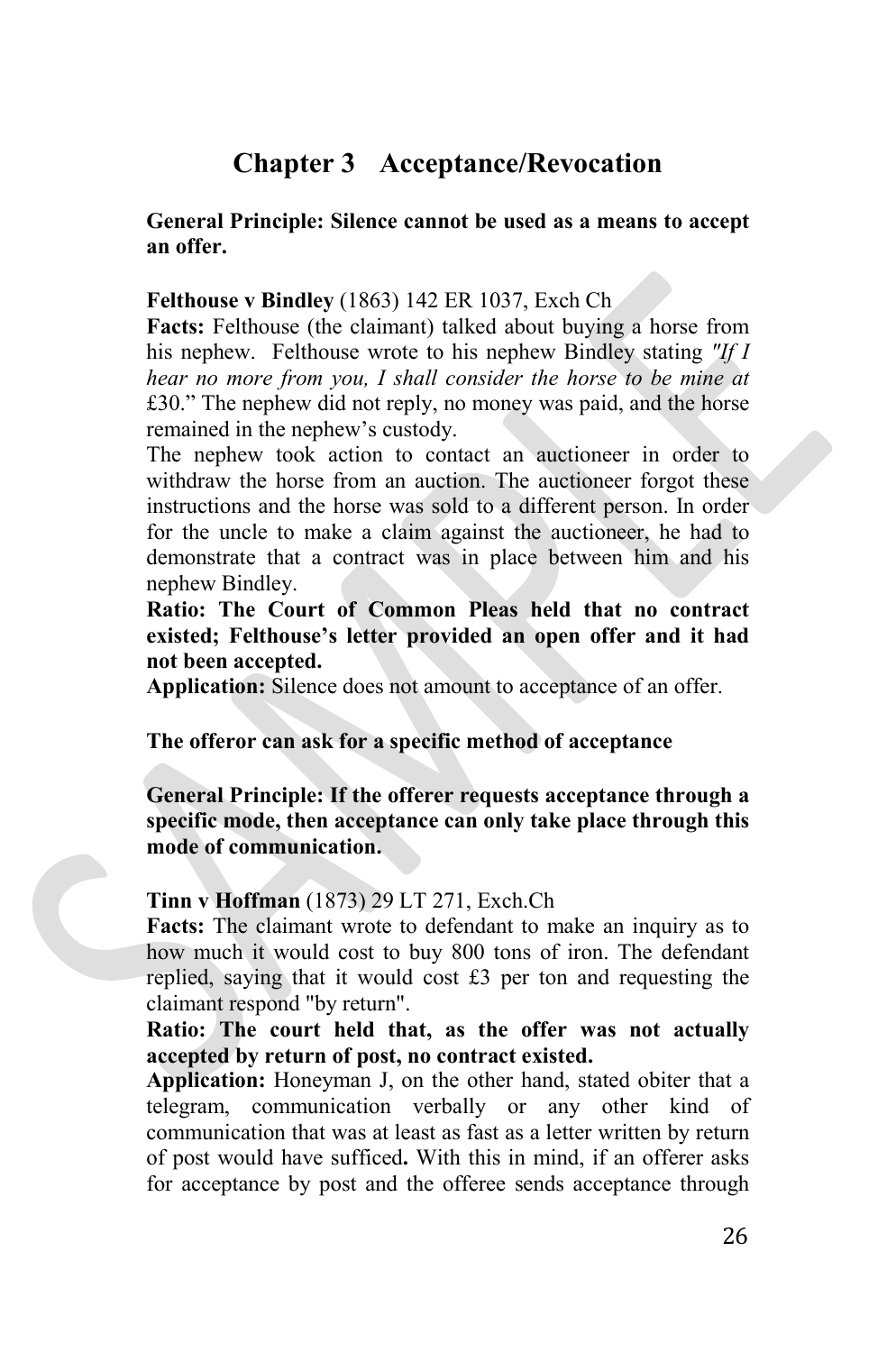text message, a contract could be held to exist.

**General Principle: The method of acceptance arranged for a tender was not mandatory and if an offeror wants it to be mandatory, this needs to be made explicit.**

# **Manchester Diocesan Council v Commercial General Investments** [1969] 3 All ER 1593

**Facts:** The claimants (the Diocesan Council) owned a property that they wanted to sell by tender. The tender form included an additional statement that the tenderer whose application was successful would be notified by letter. It was to be sent through the post to the address that was written in the tender form. The defendant sent in a tender that the council then accepted. In September, they notified the defendant's representative of this acceptance. The secretary of state gave permission for the sale to go ahead in November. During January, the claimant wrote to the defendant in order to provide confirmation of the agreement. The question that arose was when a contract had been formed.

**Ratio: The court held that a contract was formed in September. This is because the way in which acceptance could be carried out, as written in the tender form, was not limited as the only way of doing so. As such, the postal rule (see relevant section) would not apply. However, any other means by which the claimant's acceptance was communicated would be satisfactory.**

**Acceptance can be by conduct**

**General Principle: A contract can be formed in absence of a written agreement if both parties' actions are in accordance with the agreement.**

**Brogden v Metropolitan Railway Co.** (1877) 2 Book Cas 666 **Facts:** For several years, Brogden (complainant) had supplied the railway company (the defendant) with coal in the absence of a written agreement. The parties decided to enter a written contract. A draft contract was prepared and then sent to the complainant. The complainant amended it and marked it as approved before returning it to the railway company. Their agent put the draft in his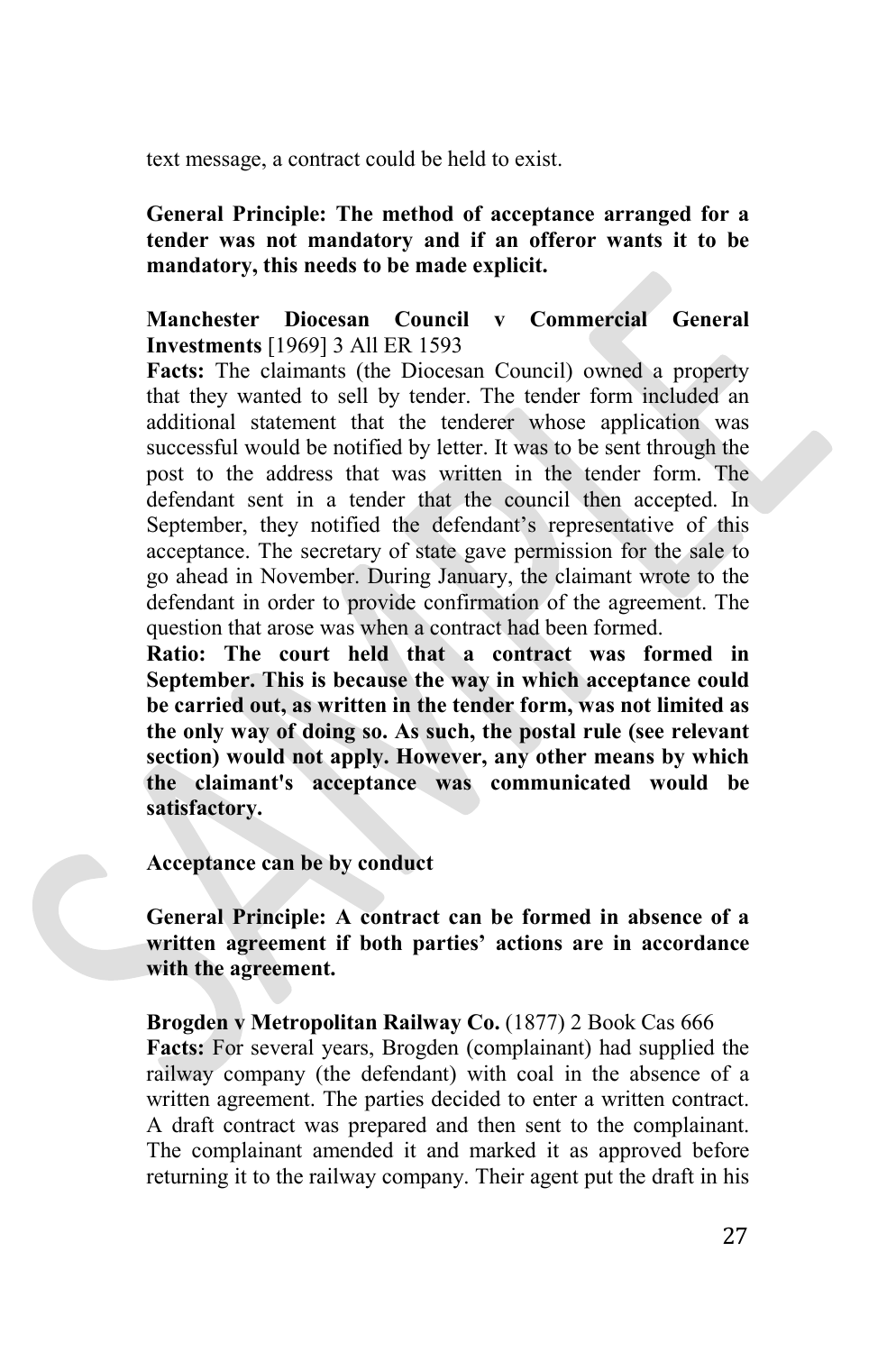desk. Business continued between the complainant and the defendant. The two parties maintained the trade arrangements under this new document until December 1973, at which point Brogden refused to continue to supply coal on that basis. He stated that, since the railway company had never actually made an alternate draft, which they intended to be a counter offer, there could be no legal contract. **Ratio: The House of Lords held a contract did materialise through what the parties' actions that they carried out. The offer was the company ordering coal and the acceptance was Brogden was supplying it.**

**Application:** Actions between the parties can amount to a mutuality of obligations being fulfilled, even in the absence of a written contract.

#### **The Battle of the Forms**

**General Principle: When accepting a contract, the agreeing party accepts the terms and conditions of the offerer. This is also known as the 'last shot' rule.**

# **Butler Machine Tool Co. Ltd v Ex Cell O Corporation ltd**  [1979] WLR 401

**Facts:** The sellers responded to the buyers, who were interested in purchasing a machine, by sending them a quote as to how much it would cost to supply it to them. The quote was given on the conditions that the sellers gave. These, it was written, were to be followed above any other terms and conditions that the buyers put in for their order. These clauses contained a price variation clause. The buyers made an order, but letter they sent contained a number of contradictory conditions. In particular, they did not put in a price variation clause. At the bottom of the order was a tear offer confirmation slip that had been put in on the intention of the buyer's terms. The sellers completed this tear off confirmation slip and sent it back. The sellers then asserted that they would now be allowed to make variations to the contract price.

**Ratio: The Court of Appeal rejected this claim. Their reasoning for rejecting the claim was that the sellers had willingly and expressly accepted the buyer's terms on the tear off slip. They had accepted the buyers** *"last shot".* **Lord Denning stated:** *"In some cases, it is decided by who gets there first. If the offeror intends to sell at a named price on the terms*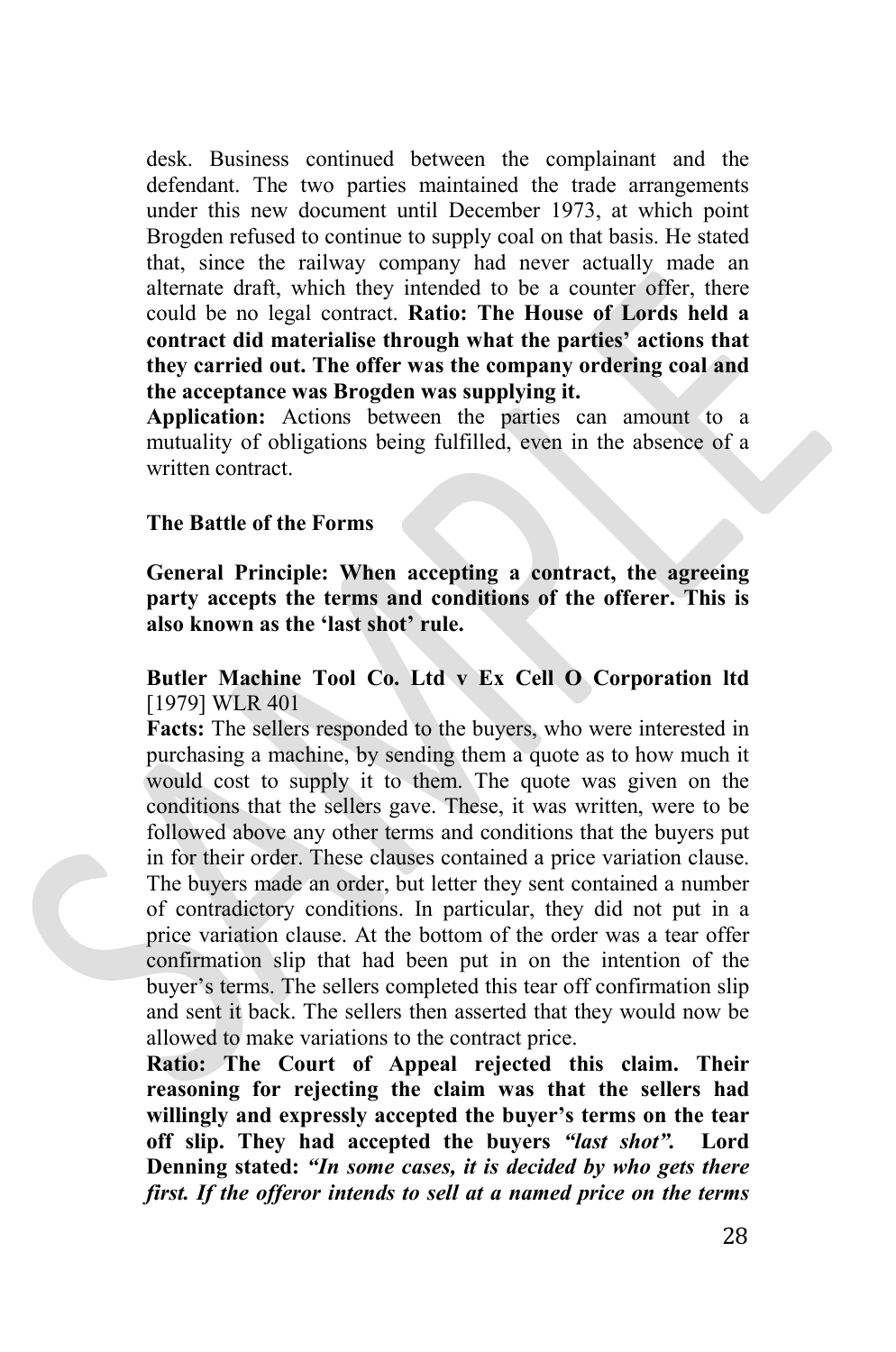*and conditions stated and the buyer orders the goods intending to accept the offer, if the difference is so material that it would affect the price, the buyer ought not to be allowed to take advantage of the difference unless he brings it to the attention of the seller".*

**Application:** When a party communicates acceptance to an offer, he impliedly accepts the terms and conditions of the offerer.

# **The Postal Rule**

**General Principle: As soon as acceptance is posted through the mail, a contract is formed. This is known as the 'postal rule'.**

#### **Adams** v **Lindsel**l (1818) 1 B & Ald 681

**Facts**: Lindsell wrote to Adams, hoping to sell Adams some wool. He requested a reply be sent "in course of post". The letter containing the offer was sent out on the 2<sup>nd</sup> September. It did not arrive, however, until the  $5<sup>th</sup>$  of September. On the  $5<sup>th</sup>$ , Adams posted back a letter containing his acceptance. When the letter actually arrived to Lindsell, quite a long period of time had passed. Lindsell had since assumed that the offer had been turned down and he sold the wool to a third party. Adams brought a claim for breach of contract.

**Ratio: The court said Adams was to be awarded damages. The court ruled that Adams accepted when he posted his letter.**

**Application:** Postal rule dictates that a contract takes place as soon as the letter is posted, regardless of whether that letter reaches the offerer in time. The offerer, if he allows acceptance through the post, is held responsible for contracts he may have formed but may not be aware exist.

**General Principle: If acceptance is communicated through a letter that then becomes lost in the post, a contract will still be seen to have formed at the moment it is mailed.**

#### **Household Fire Insurance** v **Grant** (1879) 4 ExD 216

**Facts:** Grant took an interest in potentially buying shares in the plaintiff's company. The company was content with the application, and sent Grant a letter in the post stating this, but it got lost in the postal system. The company liquidated soon afterwards.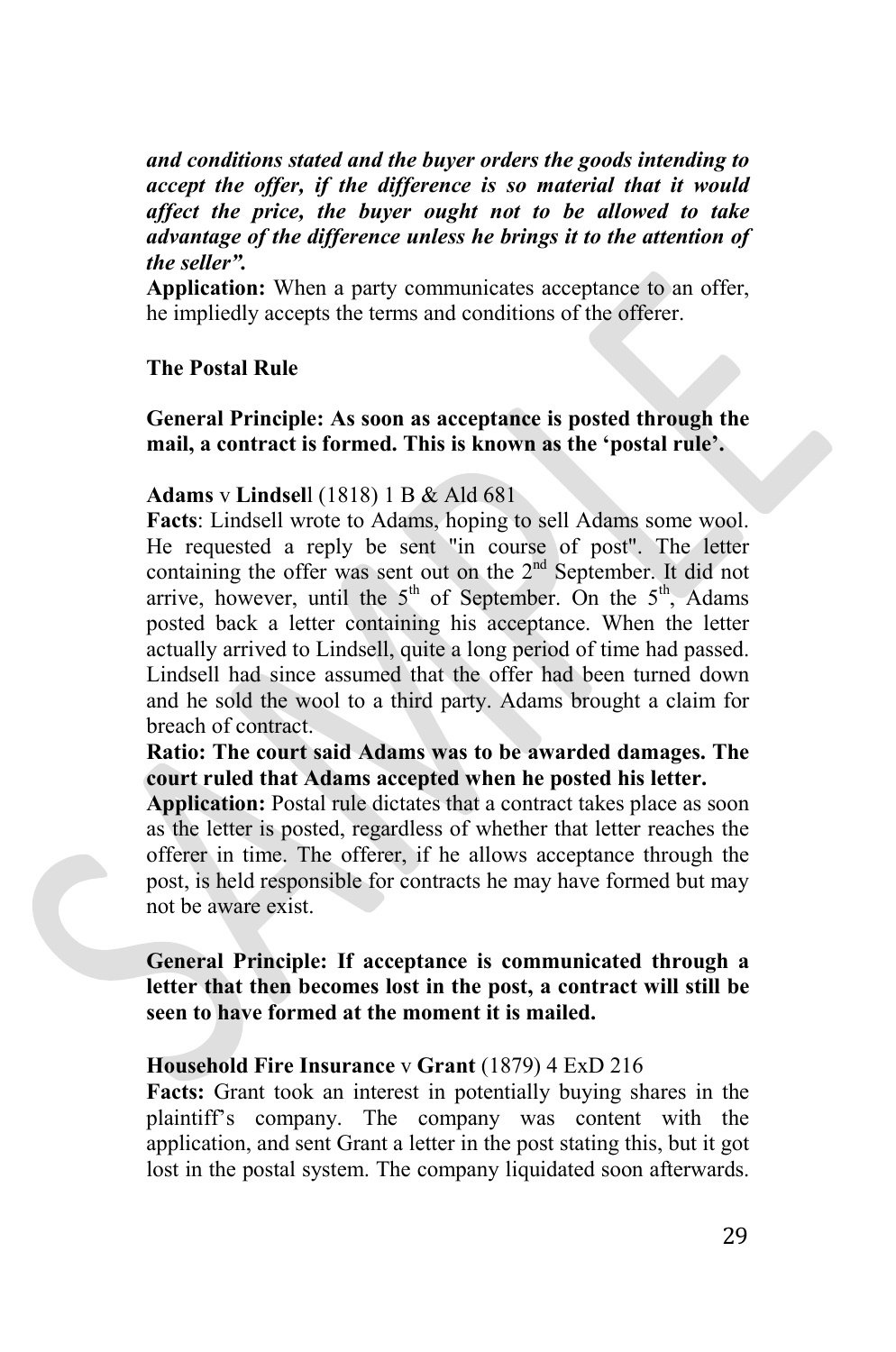The liquidator, acting for the company, brought action against Grant in relation to any outstanding balance on the shares. Grant disputed the fact that he had to pay. He said he did not have to because he had not received a reply to his offer to buy the shares.

**Ratio: The court held that a contract came into existence the moment the letter of allotment of shares (the acceptance) was posted.** 

**Application:** The "postal rule" still applies if the letter which communicates acceptance is lost in the post. Similarly to Adams v Lindsell, a contract is formed as soon as the letter is mailed, the fate of the letter has no effect on the validity of the contract.

# **The Postal Rule and Instantaneous Communication i.e. Email**

The rapid expansion of means of electronic communication has brought up challenging and, as of yet, not fully addressed questions concerning the how the postal rule applies when people communicate using e-mail and any other messaging forum or medium on the whole internet, like Facebook™ and Twitter ™. On one side of the coin, there are those who argue that an e-mail exchange is more or less simultaneous and instantaneous and because of this the postal rule should not apply. What this does not take account of however is that e-mails are occasionally rejected by server service providers such as Google™ or a private server for a company. Even if it does arrive, the recipient of the message might not actually read the message straight away. Many academic commentators have, on that basis, leaned towards the view that email ought to be treated as a kind of mail to which the postal rule should normally apply. This would, of course, be subject to when there is expressly agreed upon exclusion of the rule by the parties' themselves,

It is imperative to remember that the postal rule, should it even be able to be applied, applies to acceptances alone. It does not apply to an offer that has been communicated by post that is being revoked. It is a common misconception that an offer can be revoked by letter at the time it was put into the post box because of the applicability of the postal rule.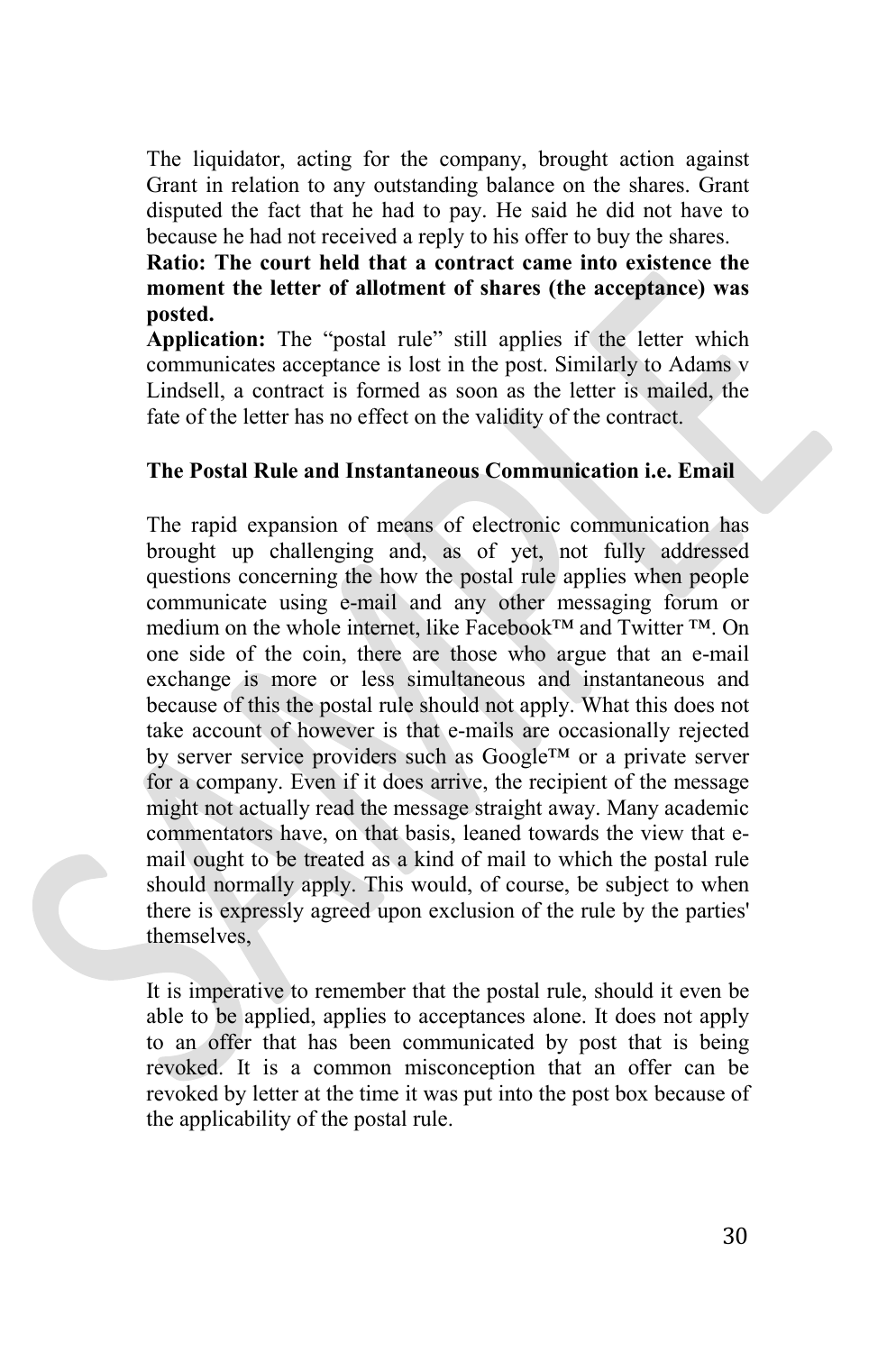As such, the main applicable principle in the postal rule is that acceptance by post comes into effect when it is posted as opposed to when it is delivered.

When an offeror establishes a website that has a reply form included on it, a near instantaneous means of communication is achieved. This is because the offeree can immediately learn as to whether his acceptance has been received or not. There are a lot of theories that advocate that the postal rule should not apply in these situations (and a quite sustainable view that a web page, like a shop window, normally amounts to an invitation to treat as opposed to an offer). However, because the internet facilitates such an expanding means through which people can communicate, there are strong policy reasons that exist to make sure that the rules for accepting offers electronically are consistently the same, regardless of which kind of software is in operation. We have addressed this issue in a full answer in our **Question and Answer Section**.

#### **Communication of Acceptance**

**General Rule: The postal rule cannot be relied on in cases where acceptance mandates actual notification or communication.**

# **Holwell Securities** v **Hughes** [1974] 1 WLR 155

**Facts:** Holwell Securities (the claimants) were allowed by the defendant to have an option *"exercisable by notice in writing to* [Hughes, the defendant] *at any time within six months from the date hereof.*" On 14th April 1972, Holwell Securities gave notice to Hughes in writing as a means of invoking the option. However, the letter never arrived. The claimants, Holwell Securities, applied for specific performance of the option they agreed with the defendants. They argued that it was complete on 14th April, which is when the letter confirming acceptance was posted.

**Ratio: The courts held that Holwell securities had not legitimately exercised their option. Application:** If acceptance requires actual notice, the notice becomes a term of acceptance. Applying postal rule in these cases results in absurdity as it would violate terms of the offer. As such, postal rule can be set aside.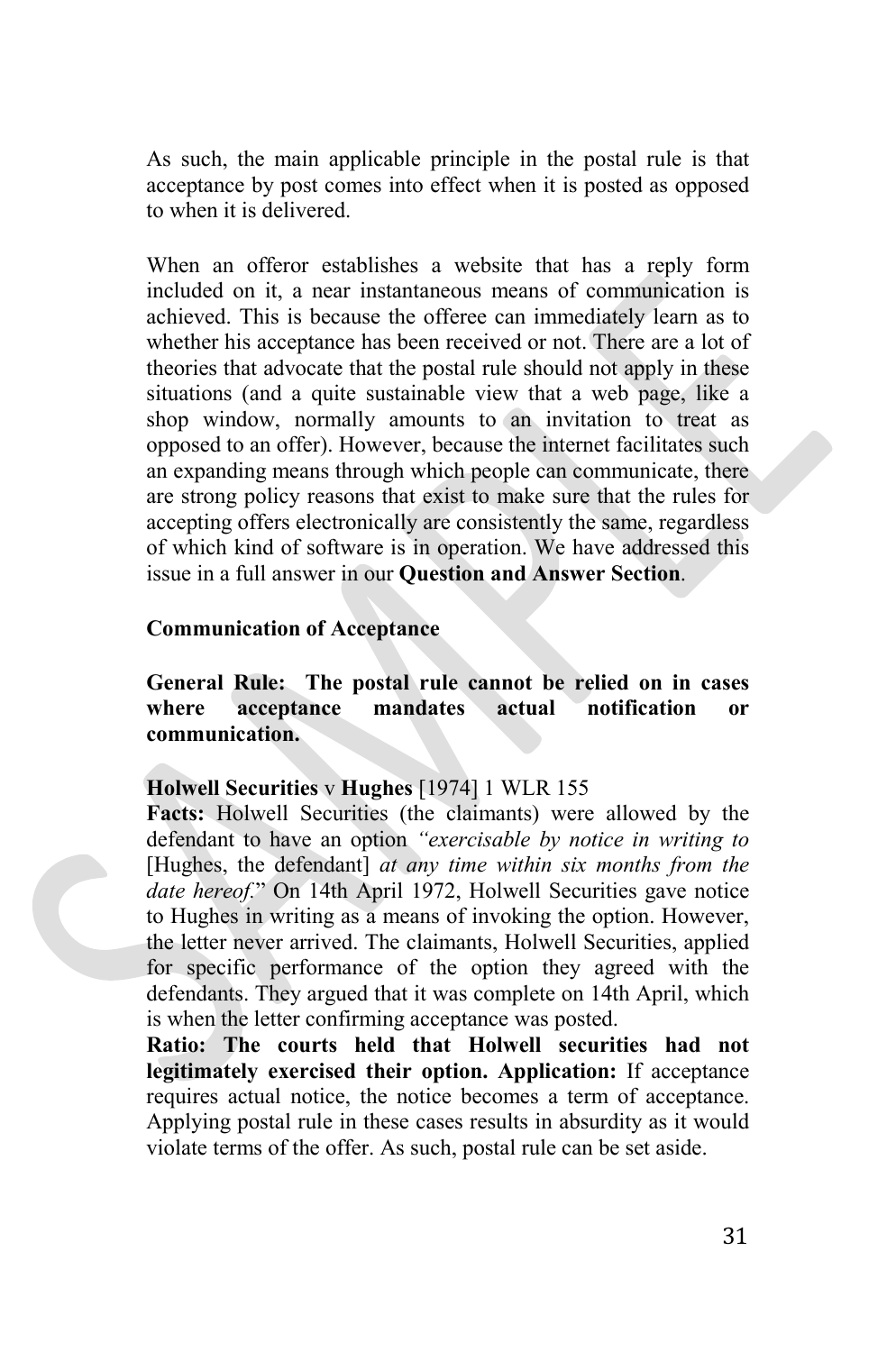**When is acceptance communicated?**

**General Principle: An acceptance via instantaneous communication is not bound by the postal rule; acceptance must be communicated for it to create a binding contract.**

# **Entores** v **Miles Far East Company** [1955] 2 QB 327

**Facts**: The claimant was a London based company. They offered to buy, through use of telex, goods from the defendant's agent. The agents were located in Amsterdam. Their offer was accepted by the defendant's agents, again through use of a telex. As there was a dispute between the parties, the location where the contract had been concluded became very important.

**Ratio: The court held that since the acceptance was received in England, when the acceptance was sent via telex and read in England. Lord Denning reasoned that acceptance could not create a binding contract until it notified the offerer.**

**Application:** The onus (responsibility or burden to actually prove something) is on the person accepting to shout back, "I accept your offer" repeatedly until he is heard. Denning utilises many examples to demonstrate this rule. If two men are separated by a river and one attempts to notify the other of his acceptance of an offer (but he is drowned out by the sound of a passing plane), it is his responsibility to voice his acceptance again to create a contract. Because of Entores, no acceptance (outside of the post) can be valid unless it actually notifies the offerer.

# **Revocation of offer**

**General Principle: An offer can be withdrawn at any time before it has been accepted. Anything said or done to accept the offer after it has been withdrawn has absolutely no effect whatsoever.**

# **Routledge v Grant** (1828) 130 ER 920, Best CJ

Facts: Grant (defendant) made an offer to rent Routledge's (complainant's) building. A definitive answer had to be provided to Routledge within the space of six weeks. After three weeks had passed, Grant retracted his offer. However, just within the sixweek period, Routledge decided to accept it. **Ratio: The court**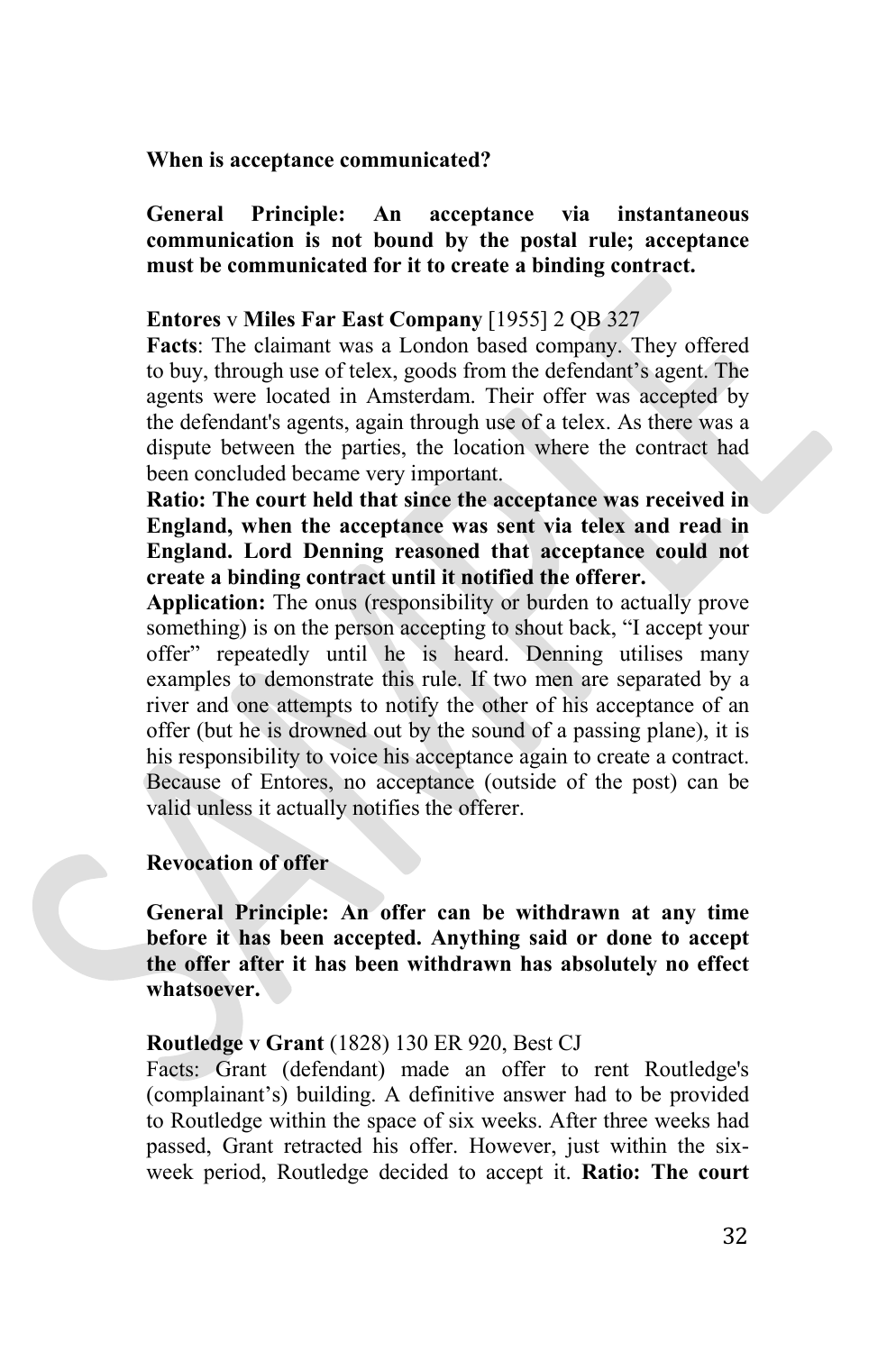**held that, in this case, the acceptance had come too late. He reasoned that, if one of the parties had six weeks to accept an offer, the other had six weeks to put an end to it. One party cannot be bound without the other.**

**Application:** Withdrawal usually needs to be communicated to the offeree. This does not become effective until this kind of communication to withdraw is received. The special rule for postal acceptances (below) is not something that applies to withdrawals.

# **General Principle: Revocation of an offer must be communicated and is effective upon its receipt.**

**Byrne & Co** v **Leon Van Tienhoven & Co** (1880) LR 5 CPD 344 **Facts:** Byrne posted a letter on 1st October, with an offer to sell Van Tienhoven a certain amount of tinplate. Byrne then posted another letter on 8th October intended to be a statement to withdraw the offer. The first letter reached Tienhoven on 11th October and Tienhoven accepted the offer immediately through use of a telegram. They followed this up with a confirmatory letter four days later. The second letter sent by Byrne as a withdrawal arrived on 20th October, by which time the offer had been accepted.

**Ratio: The court ruled that a Bryne's revocation was not valid until it was received by Van Tienhoven, thus a contract had formed when Van Tienhoven telegrammed his acceptance.**

**Application:** These kinds of promises cannot be enforced unless they are supported by some kind of consideration (something of value like money) in return (see relevant section on consideration).

**General Principle: The revocation of an offer does not have to be communicated by one party to another directly; it can be done through a reliable third party.** 

# **Dickinson** v **Dodds** (1876) LR 2 Ch D 463

**Facts**: Dodds extended an offer to sell his house to Dickinson. He left the offer open until Friday. On Thursday, Dickinson made a decision to buy the house. He then heard from someone else that Dodds had entered into a contract with a third party for sale. On Friday, Dickinson accepted the offer. He then looked to enforce the agreement.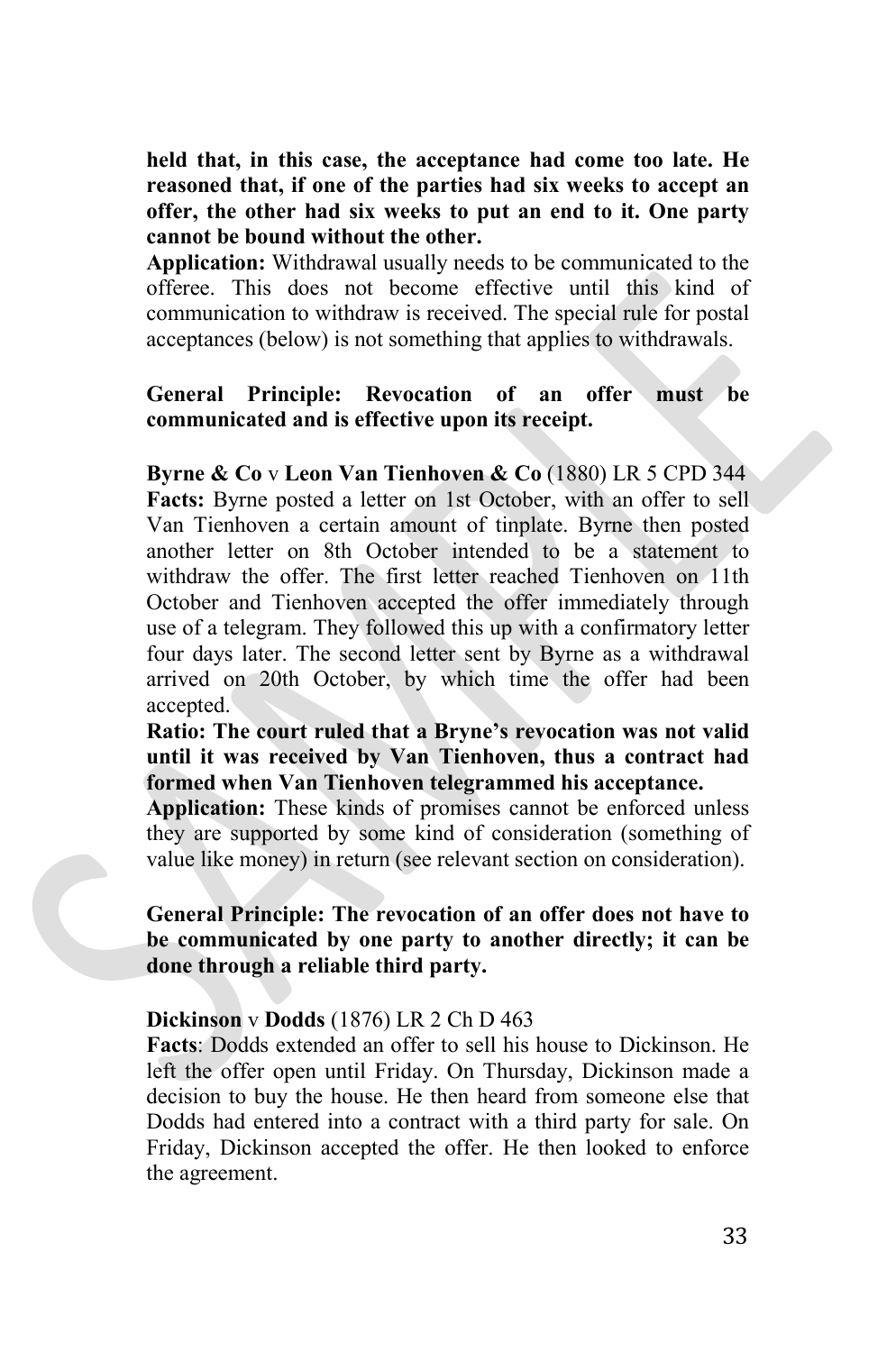**Ratio: The Court of Appeal held that the information that was provided by a neutral and trustworthy third party about the house being sold was seen to amount to sufficient notice of the withdrawal of the offer for sale. Therefore, his acceptance was not effective.** 

**Application:** Revocation of an offer does not need to be communicated directly. It is acceptable that the offeror was aware of the revocation of the offer before there was acceptance.

**General Principle: If it can be demonstrated that revocation was sent and could have been reasonably read, then that revocation is valid.**

**Tenax Steamship Co v Owners of the Motor Vessel Brimnes (The Brimnes)** [1975] QB 929

**Facts:** Tenax Steamship hired a ship named The Brimnes, under the condition that the payment be prompt and paid in advance. When the payments arrived late, the owners withdrew their offer as they were entitled to under the agreement. They issued this withdrawal via telex, and no one in the office read the telex although the revocation was sent during business hours. The issue arose as to whether revocation had taken place when the telex arrived with the revocation or when it was picked up and read.

**Ratio: The Court of Appeal held the withdrawal took place when it was received in the charterer's office, not at the point it was read.**

**Application:** If a litigant could prove that his revocation of offer could have been reasonably read, then the offer is officially revoked when it is delivered.

**General Principle: A unilateral offer can be revoked by publishing the revocation in the same method by which the offer was issued. All of the offerees do not need to read the revocation for it to be valid.**

**Shuey** v **US** (1875) 92 US 73 (persuasive judgement only, not binding)

**Facts:** US authorities placed an advertisement in various newspapers displaying a certain amount of money that would be paid as a reward in exchange for information leading to the arrest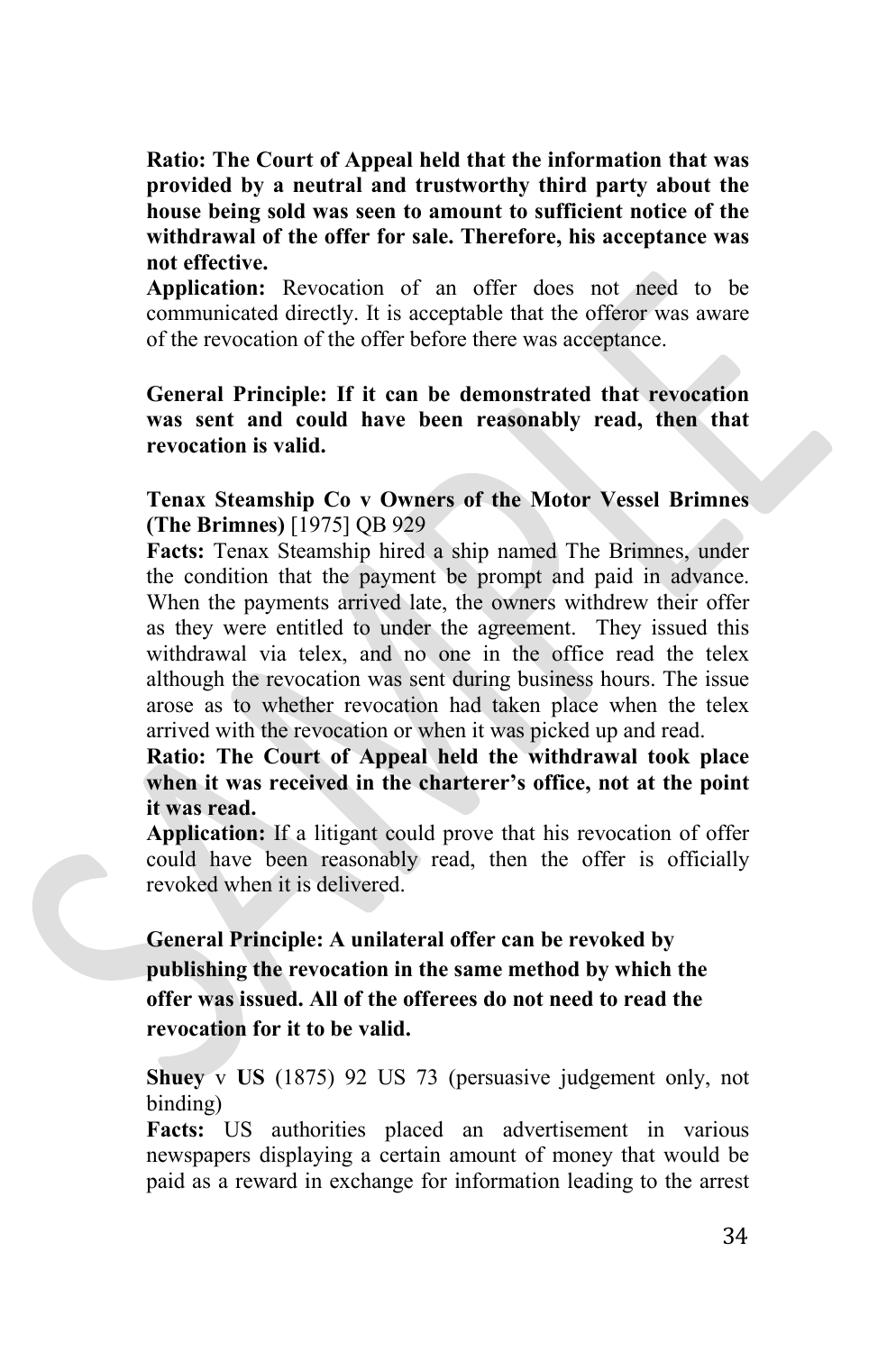of a number of criminals. Later, the President of USA released a proclamation that cancelled the reward, and once again this was publicized in the newspapers. After this advert had been published, Shuey (who had seen the original advertisement but did not see that the ransom had been revoked) identified one of the wanted men and claimed the reward. **Ratio: The Supreme Court held that, as the offer had been made through a general advert to the world at large, as opposed to him personally, he ought to have realised that it could be withdrawn in the same way.** 

**Application:** Where there is an offer that can be accepted through a person's conduct, it is not clear what rules deal with the withdrawal. This is especially so with rewards and "challenges" (i.e I will pay £1000 to the first person here that cycles from London to Liverpool).

# **General Principle: When someone has begun to carry out the terms of a unilateral offer and keeps on doing so, the unilateral offer cannot be retracted.**

# **Errington** v **Errington and Woods** [1952] 1 KB 290

**Facts:** Mr Errington purchased a house for both his son and daughter-in-law (Ms. Woods) to live in. He paid £250 in cash and borrowed the remaining £500 from a building society. The house was registered in the name of the father. However, he said that as long as they paid the regular instalments on the mortgage, he would transfer the house to them as soon as it had been repaid. Fifteen years after the father died, his estate brought action to seek possession of the house.

**Ratio: The Court of Appeal held that a unilateral contract existed. Woods and Errington were not obliged to keep paying out money, but if they did so because the father was obliged to transfer the house to them in accordance with his promise, that was acceptable.**

**Application:** Denning LJ said obiter that: "a unilateral contract cannot be revoked once the potential acceptor has started to perform their obligations under the contract arrangements."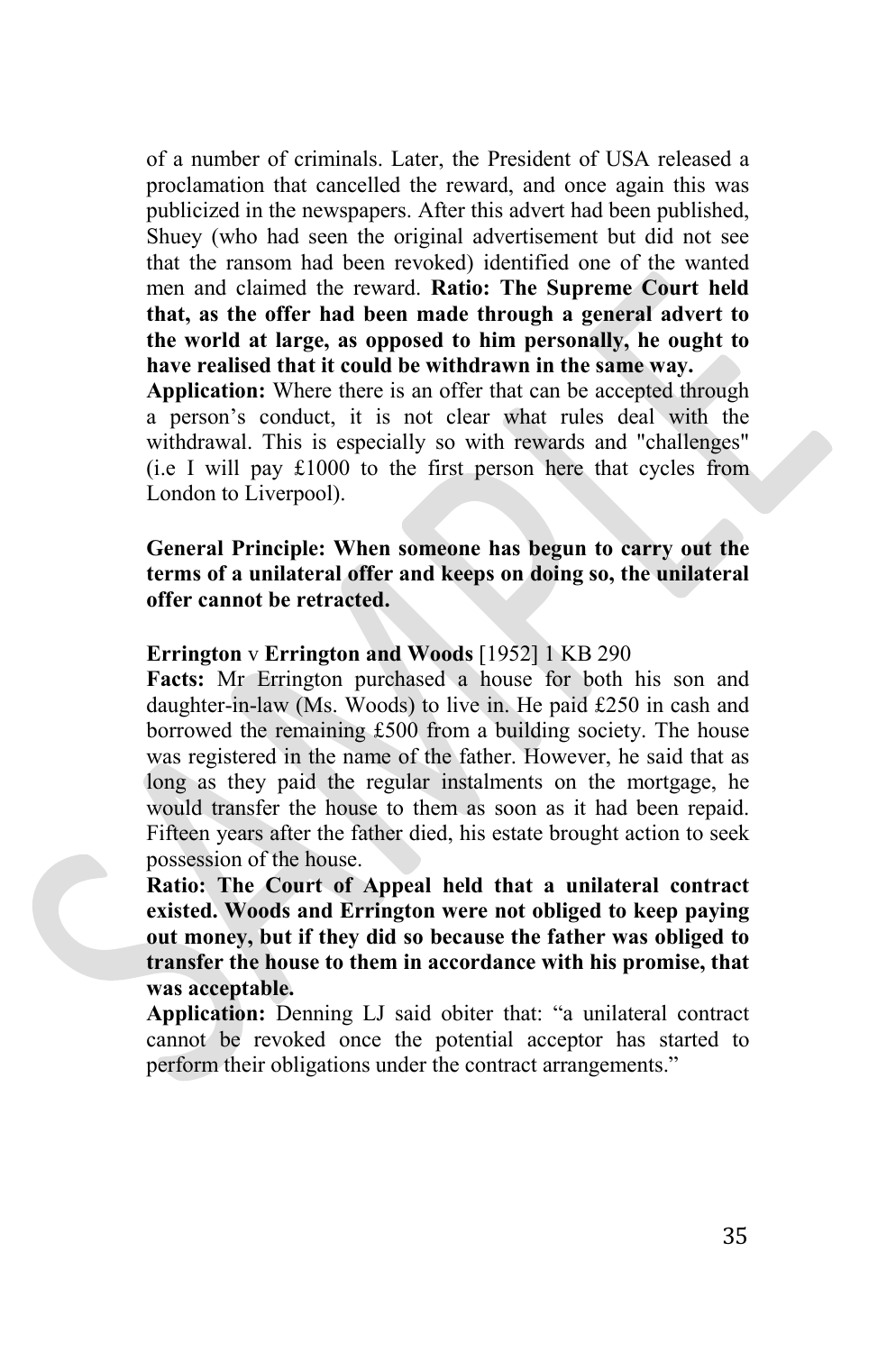**Revocation of a Unilateral Offer**

**General Principle: An offer for a unilateral contract cannot be withdrawn if performance has been started or completed by the offeree.**

# **Daulia v Four Millbank Nominees** [1978] 2 All ER 557, CA

**Facts:** Daulia (complainant) wanted to buy a series of different properties from Millbank Nominees (defendant). Inquiries were made and draft contracts were prepared. Millbank agreed that if Daulia co-produced the draft contract and a bankers' draft by a specific time, they would enter into a full contract with her. Daulia obtained the bankers' draft and submitted it to Millbank Nominee's offices before the deadline. However, Millbank ultimately refused to proceed with the deal.

**Ratio: Brightman J rejected Daulia's claim for damages, as the collateral contract did not fall into line with S40 of the Law of Property Act 1925. However, Goff LJ said obiter that** *"while the offeror of a unilateral contract is entitled to require full performance of his condition and short of that is not bound, there must be an implied obligation on his part not to prevent the condition becoming satisfied, and that obligation arises as soon as the offeree starts to perform."*

**Application:** Until the offeree starts to perform, the offeror can revoke the entire offer. However, once the offeree has started to carry out the obligations of the agreement, it becomes too late for the offeror to go back on his offer.

**General Principle: The terms of a contract may allow an offerer to revoke his promise even after it has been partially accepted by performance.**

**Luxor v Cooper** [1941] 1 All ER 33, HL

Cooper made an agreement with an estate agent, Luxor, that £10,000 would be paid to them if Luxor was able to find a buyer that would pay £175,000 the land. The agreement between Luxor and Cooper was a standard agreement that could be expected from any seller and estate agent: that Cooper would pay the commission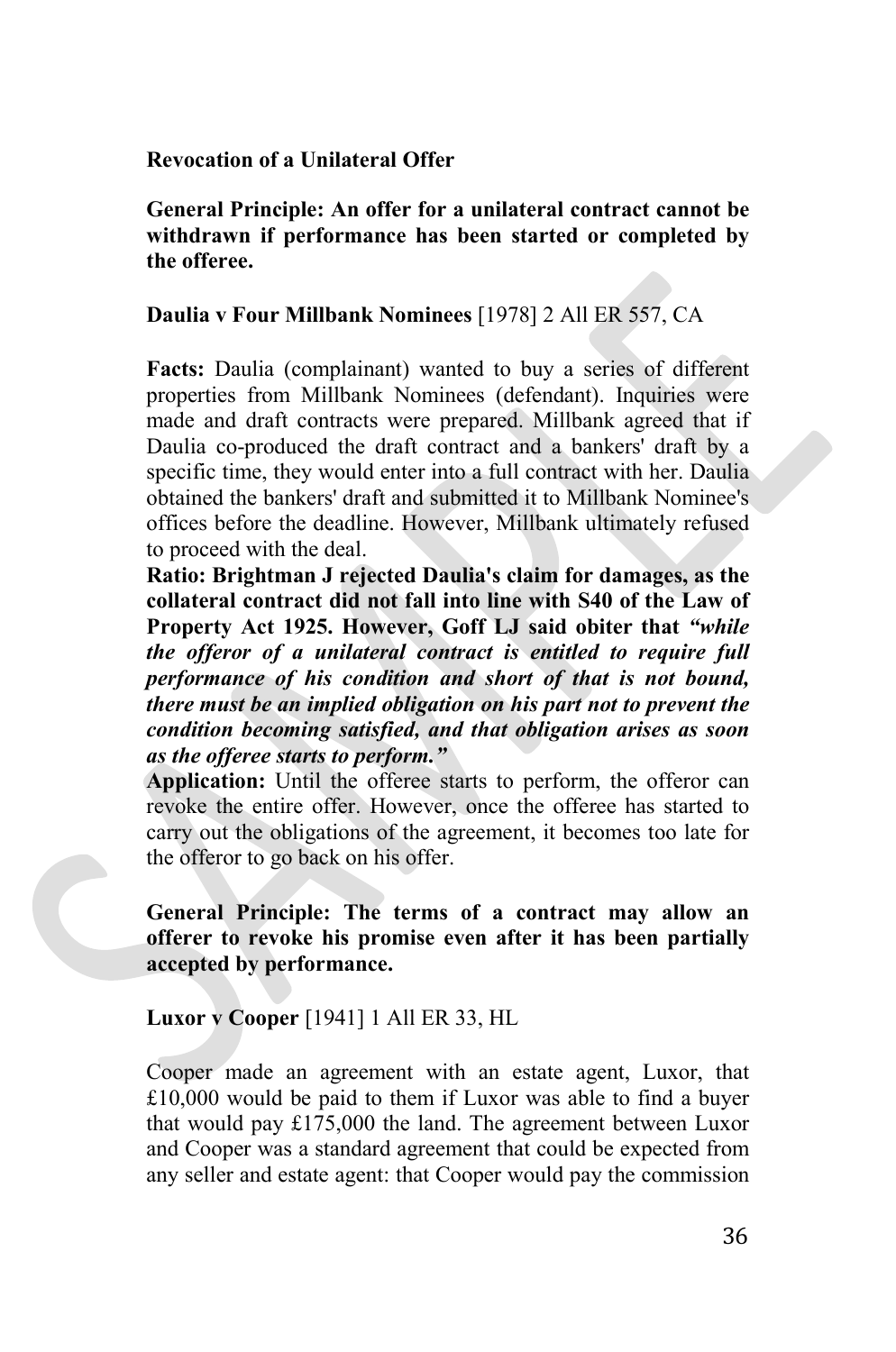once the house was sold and Cooper would not pay if a buyer was not found. Luxor found a buyer but Cooper actually sold the land (two cinemas) to someone else. Luxor pursued Cooper for the fee stating that they had fulfilled the contract.

**Ratio: The House of Lords held in favour of Cooper on the grounds that there was no reason to assume a responsibility by not revoking their offer. Lord Wright said obiter:** *"it is well recognized that there may be cases where obviously some term must be implied if the intention of the parties is not to be defeated, some term of which it can be predicated that 'it goes without saying'…some term not expressed but necessary to give to the transaction such business efficacy as the parties must have intended***."** 

**Application:** It is more likely that the courts would agree with an argument for an implied term (see relevant section) if that term were reasonable. They will not imply terms into a contract just because it would be reasonable to do so. This is an important principle to remember when applying it to practical scenarios. A party that has carelessly made a very unfavourable contract will argue that some kind of implied term, which, if it were to exist, would make the contract fair. That, it must be understood, is not a good enough reason to imply a term.

#### **Lapse of time**

**General Principle: Offers will expire at the end of the time stated for the lapse (if it's actually said) or after a reasonable time passes.**

**Ramsgate Victoria Hotel** v **Montefiore** (1866) LR 1 Exch 109 **Facts:** In June, the defendant made an offer to buy shares in the plaintiff's company. However, he did not hear back from them. Later, the plaintiffs decided to divide the shares of the company between people who had an interest in it in November, and claimed to accept the defendant's offer. At that point, however, the defendant did not want to through with the deal.

**Ratio: The court said that, although the offer had not been formally withdrawn, it would expire after "a reasonable period of time". Given the ever-changing nature of the subject matter, the time interval had gone beyond what was reasonable.**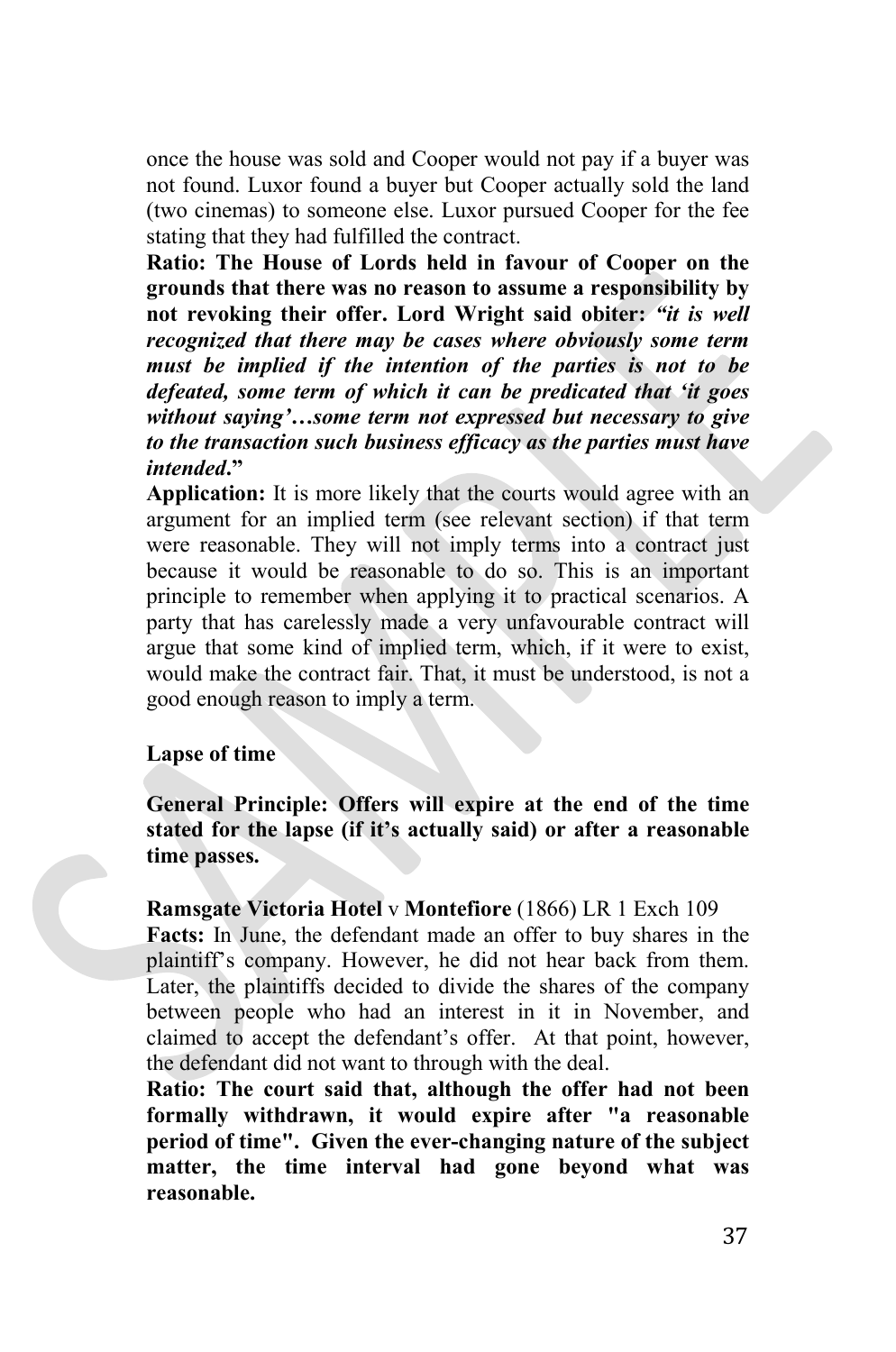**Application:** Ramsgate applies to many cases which deal with lapse of offers. The nature of the goods is critical in applying this case. Stock shares fluctuate in price within seconds, and so it would be incredibly unreasonable to assume that an offer for shares of a volatile stock would remain valid for days or weeks. If the goods were say furniture, the offer could remain open longer than what would be expected for electronic goods.

# **Death of the offeree**

**General Principle: Where an offer relies on the continuing existence of the offeror, the offer will terminate when the offeror dies. The offer will be unaffected by the death of the offeror in other cases and can be accepted and will bind the estate.**

#### **Reynolds** v **Atherton** (1921) 125 LT 690

**Facts:** In 1911, an offer to sell shares was made to "the directors" of a company. In 1919, an attempt was made by the survivors of the directors in 1911, and by the people representing the person who had died.

**Ratio: The supposed acceptance was held to be ineffective. Warrington L.J. said: "The offer having been made to a living person who ceases to be a living person before the offer is accepted, there is no longer an offer at all. The offer is not intended to be made to a dead person or to his executors, and the offer ceases to be an offer capable of acceptance."** 

**Application:** If an offeree dies, the offer lapses and living representatives are unable to accept.

# **Death of the offeror**

**General Principle: If the offeror dies and the offeree does not know about it, acceptance can still occur.** 

#### **Bradbury** v **Morgan** (1862) 1 H & C 249

**Facts:** JM Leigh asked Bradbury to provide credit to his brother. JM Leigh later died, and Bradbury, who did not know of his death, kept giving credit to JM Leigh's brother. The executors of JM Leigh's estate (Morgan) claimed they did not have to pay because